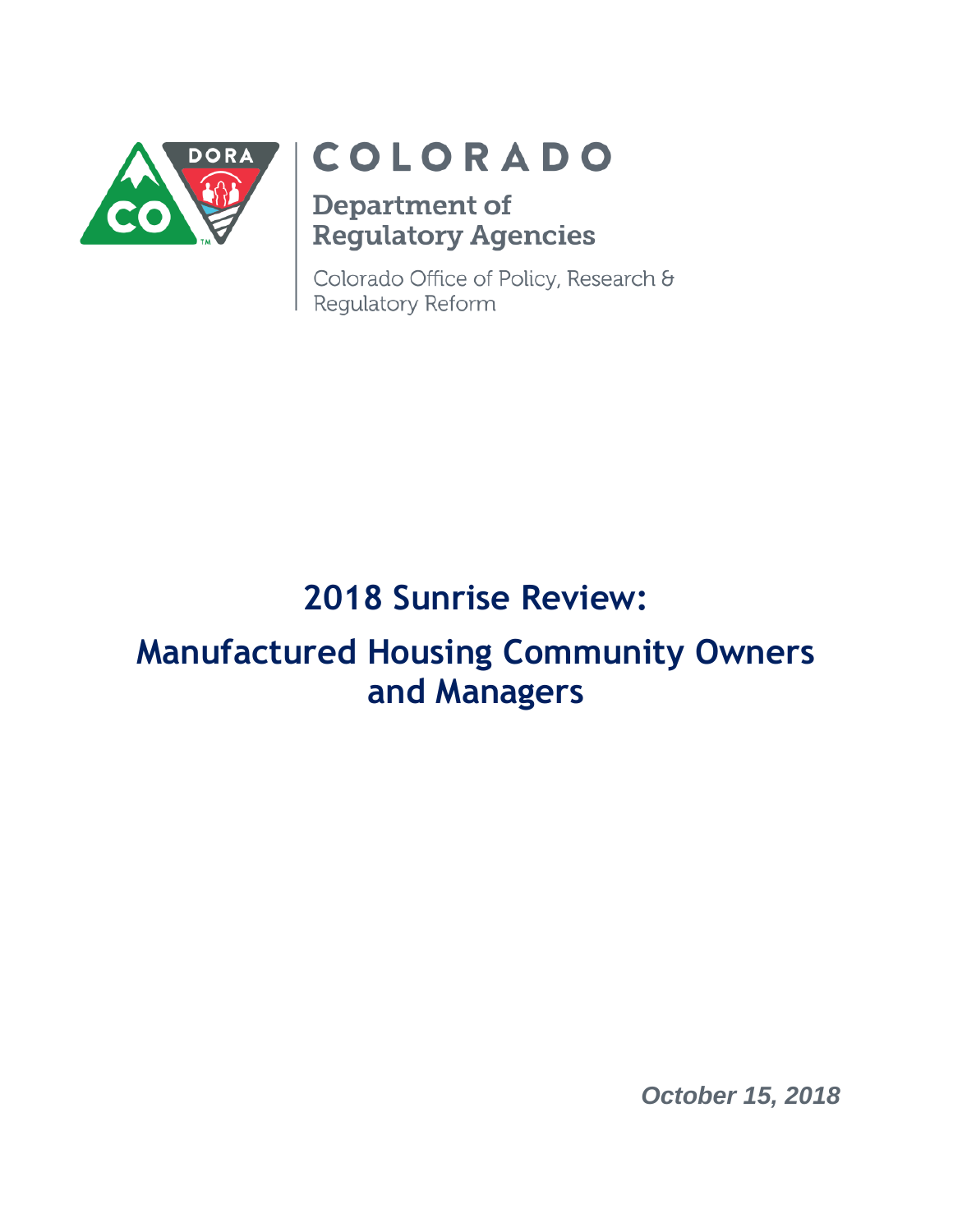

**COLORADO** Department of **Regulatory Agencies Executive Director's Office** 

October 15, 2018

Members of the Colorado General Assembly c/o the Office of Legislative Legal Services State Capitol Building Denver, Colorado 80203

Dear Members of the General Assembly:

The General Assembly established the sunrise review process in 1985 as a way to determine whether regulation of a certain profession or occupation is necessary before enacting laws for such regulation and to determine the least restrictive regulatory alternative consistent with the public interest. Since that time, Colorado's sunrise process has gained national recognition and is routinely highlighted as a best practice as governments seek to streamline regulation and increase efficiencies.

Section 24-34-104.1, Colorado Revised Statutes, directs the Department of Regulatory Agencies to conduct an analysis and evaluation of proposed regulation to determine whether the public needs, and would benefit from, the regulation.

The Colorado Office of Policy, Research and Regulatory Reform (COPRRR), located within my office, is responsible for fulfilling these statutory mandates. Accordingly, COPRRR has completed its evaluation of the sunrise application for regulation of manufactured housing community owners and managers and is pleased to submit this written report.

The report discusses the question of whether there is a need for regulation in order to protect the public from potential harm, whether regulation would serve to mitigate the potential harm, and whether the public can be adequately protected by other means in a more costeffective manner.

Sincerely,

Ingrite Selgan

Marguerite Salazar Executive Director

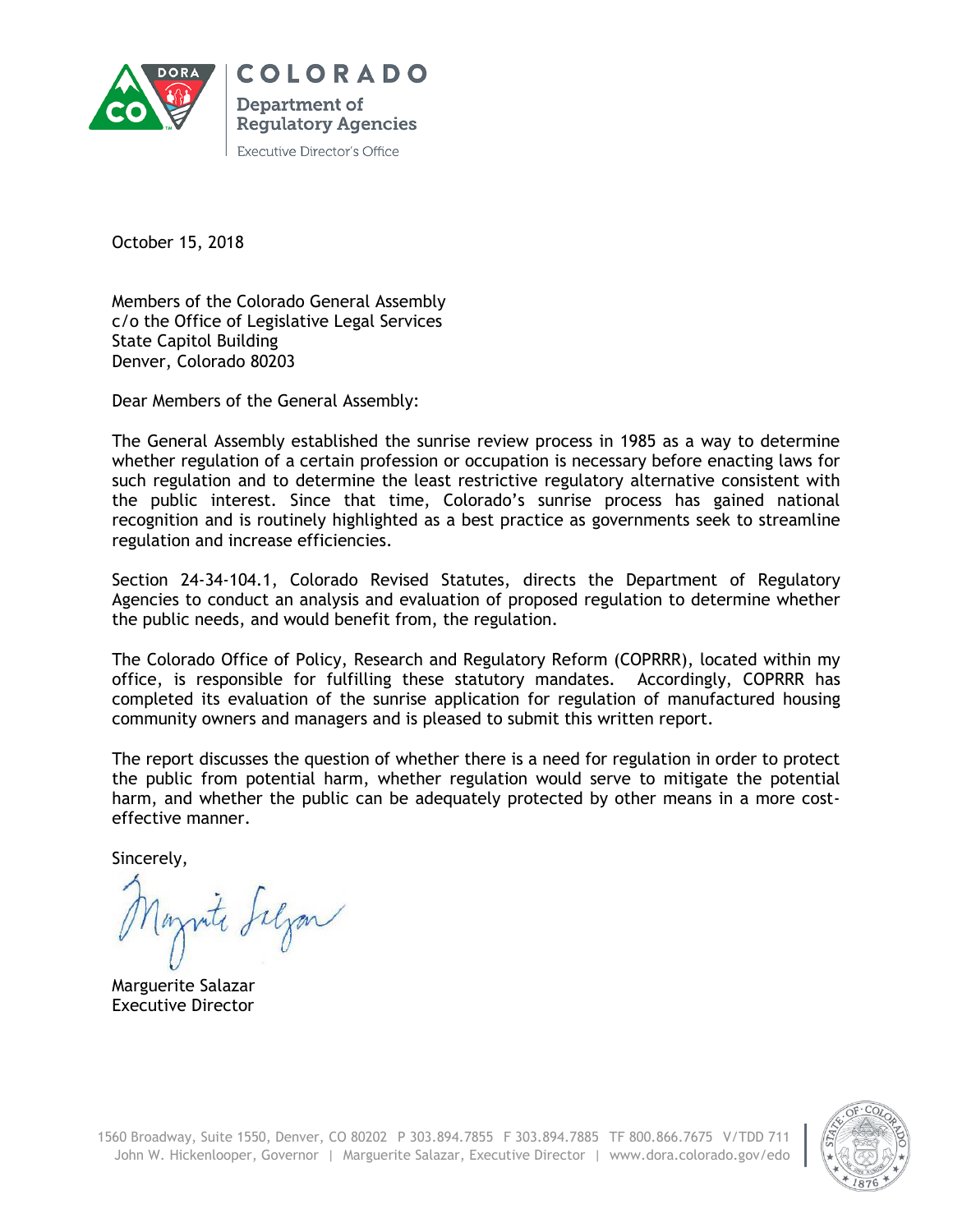## **Table of Contents**

| Recommendation - Do not regulate manufactured housing community owners or |
|---------------------------------------------------------------------------|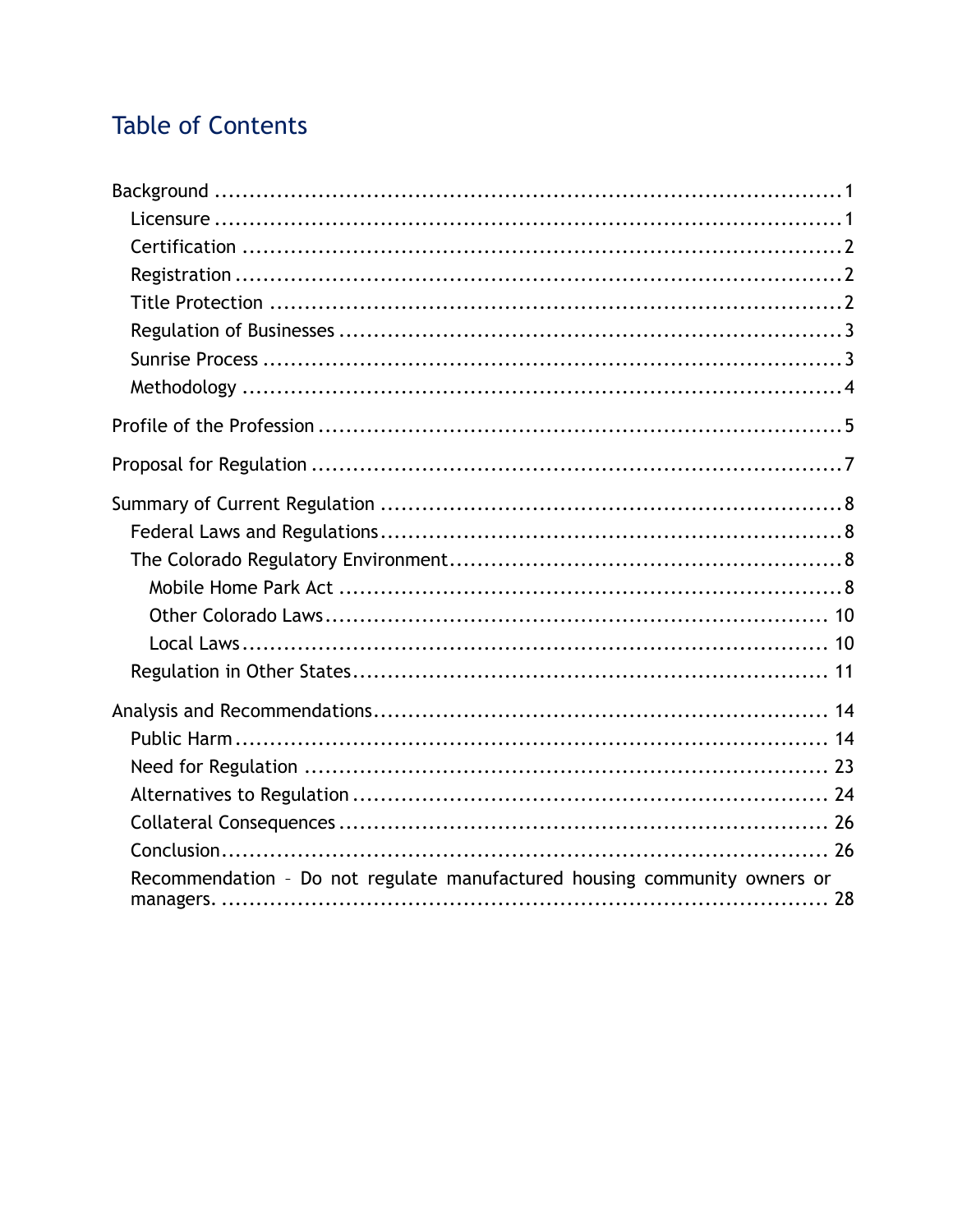## **Background**

<span id="page-3-0"></span>Consistent, flexible, and fair regulatory oversight assures consumers, professionals and businesses an equitable playing field. All Coloradans share a long-term, common interest in a fair marketplace where consumers are protected. Regulation, if done appropriately, should protect consumers. If consumers are not better protected and competition is hindered, then regulation may not be the answer.

As regulatory programs relate to individual professionals, such programs typically entail the establishment of minimum standards for initial entry and continued participation in a given profession or occupation. This serves to protect the public from incompetent practitioners. Similarly, such programs provide a vehicle for limiting or removing from practice those practitioners deemed to have harmed the public.

From a practitioner perspective, regulation can lead to increased prestige and higher income. Accordingly, regulatory programs are often championed by those who will be the subject of regulation.

On the other hand, by erecting barriers to entry into a given profession or occupation, even when justified, regulation can serve to restrict the supply of practitioners. This not only limits consumer choice, but can also lead to an increase in the cost of services.

There are also several levels of regulation.

#### <span id="page-3-1"></span>**Licensure**

Licensure is the most restrictive form of regulation, yet it provides the greatest level of public protection. Licensing programs typically involve the completion of a prescribed educational program (usually college level or higher) and the passage of an examination that is designed to measure a minimal level of competency. These types of programs usually entail title protection – only those individuals who are properly licensed may use a particular title(s) – and practice exclusivity – only those individuals who are properly licensed may engage in the particular practice. While these requirements can be viewed as barriers to entry, they also afford the highest level of consumer protection in that they ensure that only those who are deemed competent may practice and the public is alerted to those who may practice by the title(s) used.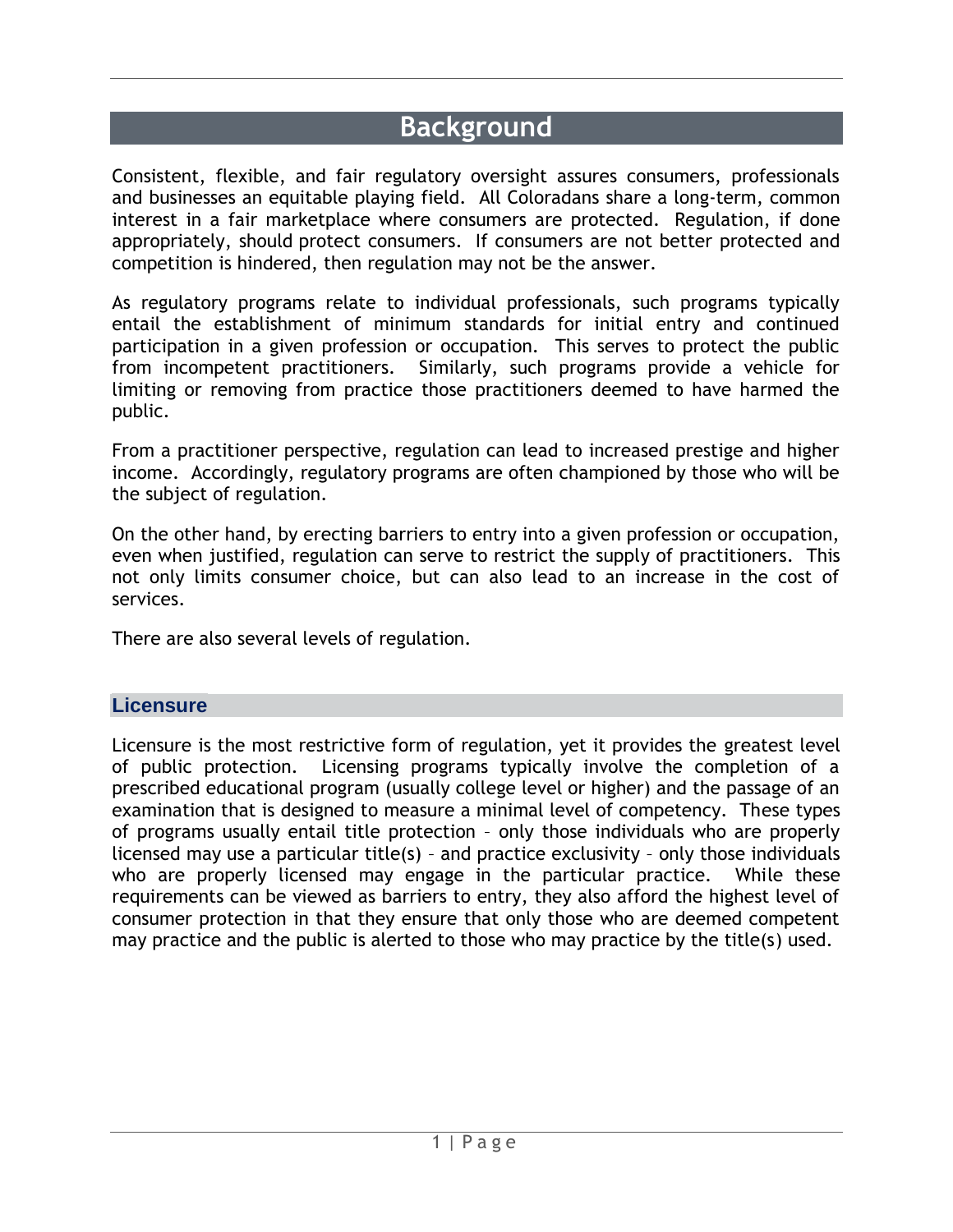#### <span id="page-4-0"></span>**Certification**

Certification programs offer a level of consumer protection similar to licensing programs, but the barriers to entry are generally lower. The required educational program may be more vocational in nature, but the required examination should still measure a minimal level of competency. Additionally, certification programs typically involve a non-governmental entity that establishes the training requirements and owns and administers the examination. State certification is made conditional upon the individual practitioner obtaining and maintaining the relevant private credential. These types of programs also usually entail title protection and practice exclusivity.

While the aforementioned requirements can still be viewed as barriers to entry, they afford a level of consumer protection that is lower than a licensing program. They ensure that only those who are deemed competent may practice and the public is alerted to those who may practice by the title(s) used.

#### <span id="page-4-1"></span>**Registration**

Registration programs can serve to protect the public with minimal barriers to entry. A typical registration program involves an individual satisfying certain prescribed requirements – typically non-practice related items, such as insurance or the use of a disclosure form – and the state, in turn, placing that individual on the pertinent registry. These types of programs can entail title protection and practice exclusivity. Since the barriers to entry in registration programs are relatively low, registration programs are generally best suited to those professions and occupations where the risk of public harm is relatively low, but nevertheless present. In short, registration programs serve to notify the state of which individuals are engaging in the relevant practice and to notify the public of those who may practice by the title(s) used.

#### <span id="page-4-2"></span>**Title Protection**

Finally, title protection programs represent one of the lowest levels of regulation. Only those who satisfy certain prescribed requirements may use the relevant prescribed title(s). Practitioners need not register or otherwise notify the state that they are engaging in the relevant practice, and practice exclusivity does not attach. In other words, anyone may engage in the particular practice, but only those who satisfy the prescribed requirements may use the enumerated title(s). This serves to indirectly ensure a minimal level of competency – depending upon the prescribed preconditions for use of the protected title(s) – and the public is alerted to the qualifications of those who may use the particular title(s).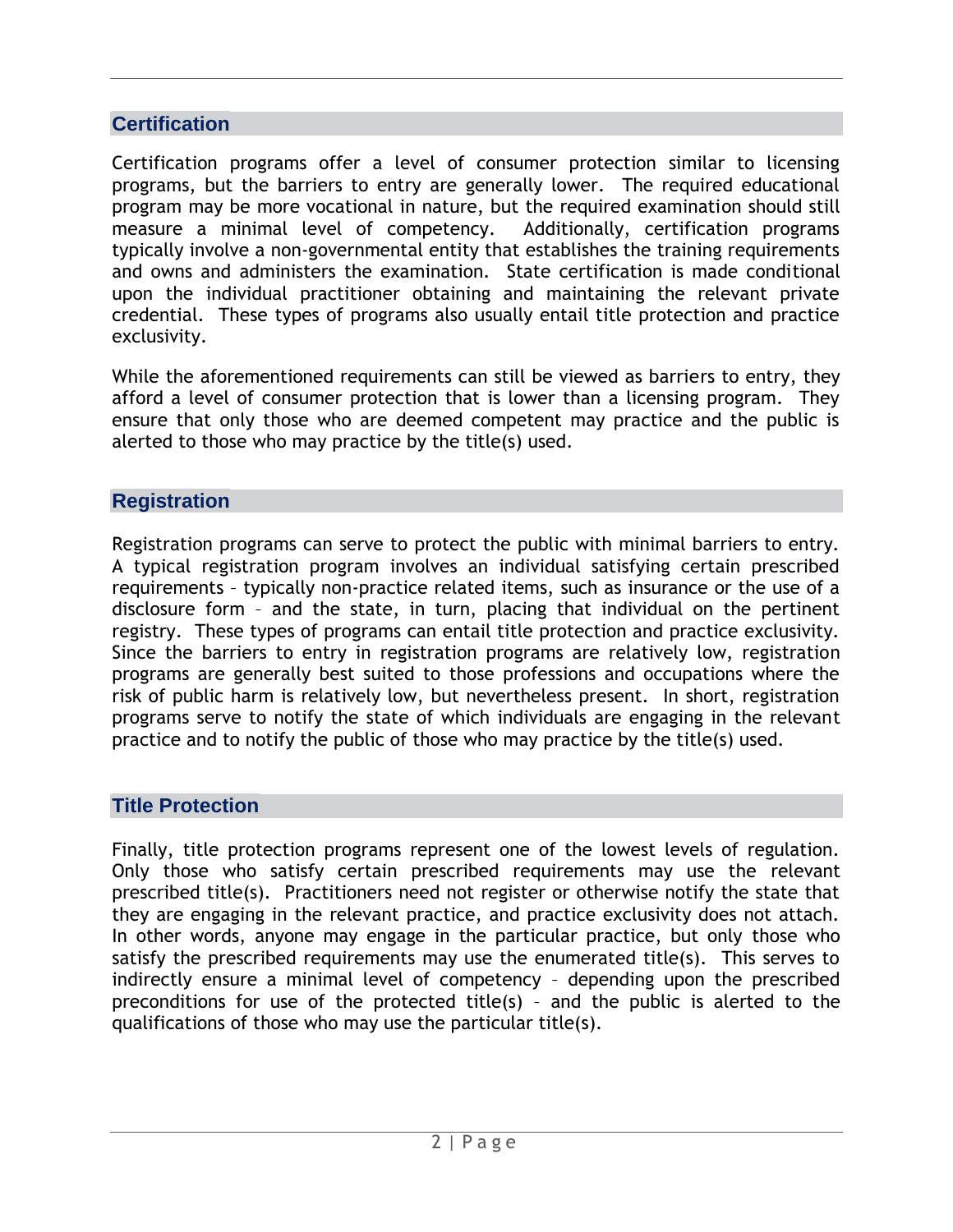Licensing, certification and registration programs also typically involve some kind of mechanism for removing individuals from practice when such individuals engage in enumerated proscribed activities. This is generally not the case with title protection programs.

#### <span id="page-5-0"></span>**Regulation of Businesses**

Regulatory programs involving businesses are typically in place to enhance public safety, as with a salon or pharmacy. These programs also help to ensure financial solvency and reliability of continued service for consumers, such as with a public utility, a bank or an insurance company.

Activities can involve auditing of certain capital, bookkeeping and other recordkeeping requirements, such as filing quarterly financial statements with the regulator. Other programs may require onsite examinations of financial records, safety features or service records.

Although these programs are intended to enhance public protection and reliability of service for consumers, costs of compliance are a factor. These administrative costs, if too burdensome, may be passed on to consumers.

#### <span id="page-5-1"></span>**Sunrise Process**

Colorado law, section 24-34-104.1, Colorado Revised Statutes (C.R.S.), requires that individuals or groups proposing legislation to regulate any occupation or profession first submit information to the Department of Regulatory Agencies (DORA) for the purposes of a sunrise review. The intent of the law is to impose regulation on occupations and professions only when it is necessary to protect the public health, safety or welfare. DORA's Colorado Office of Policy, Research and Regulatory Reform (COPRRR) must prepare a report evaluating the justification for regulation based upon the criteria contained in the sunrise statute: $<sup>1</sup>$ </sup>

(I) Whether the unregulated practice of the occupation or profession clearly harms or endangers the health, safety, or welfare of the public, and whether the potential for the harm is easily recognizable and not remote or dependent upon tenuous argument;

(II) Whether the public needs, and can reasonably be expected to benefit from, an assurance of initial and continuing professional or occupational competence;

l  $1$  § 24-34-104.1(4)(b), C.R.S.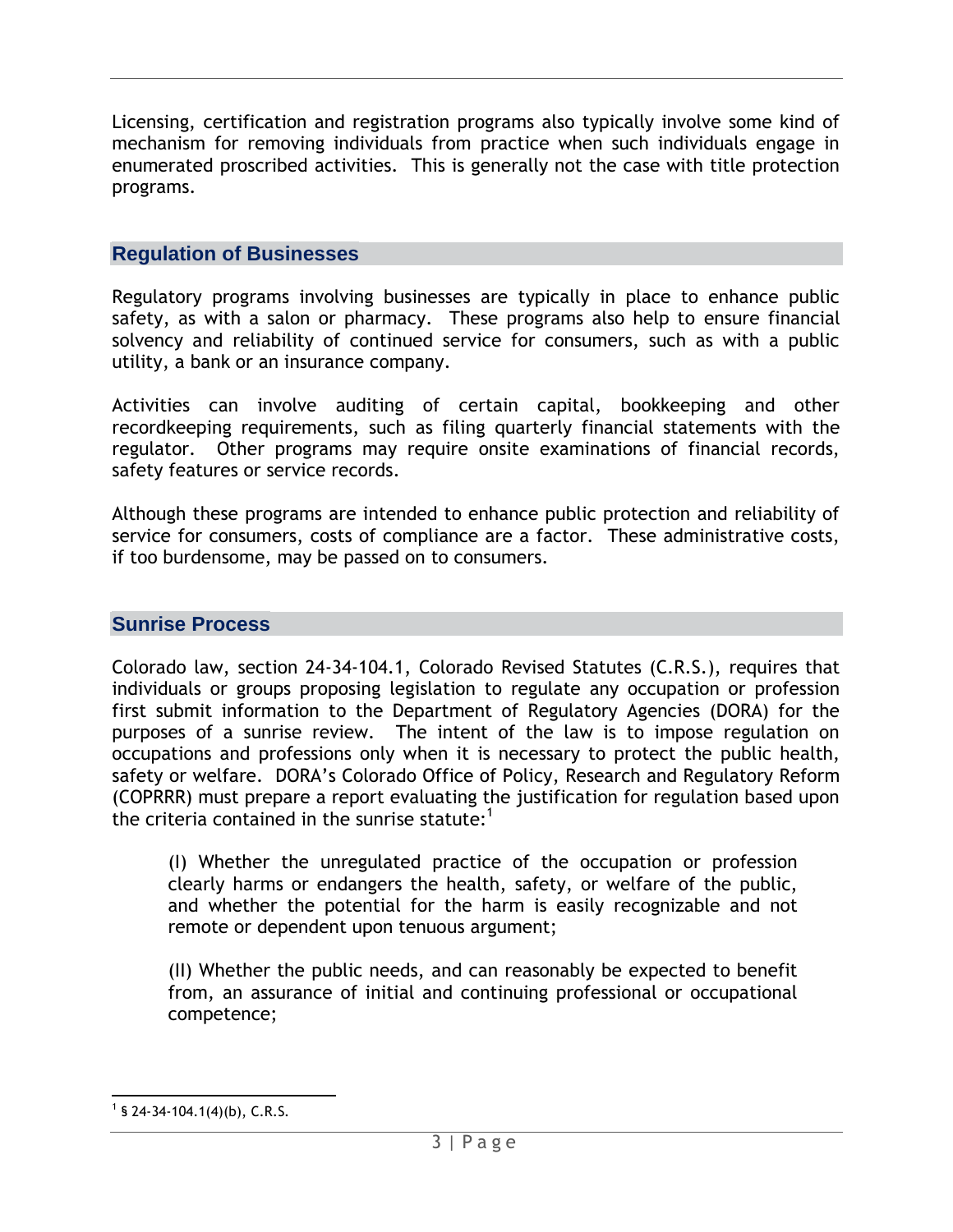(III) Whether the public can be adequately protected by other means in a more cost-effective manner; and

(IV) Whether the imposition of any disqualifications on applicants for licensure, certification, relicensure, or recertification based on criminal history serves public safety or commercial or consumer protection interests.

Any professional or occupational group or organization, any individual, or any other interested party may submit an application for the regulation of an unregulated occupation or profession. Applications must be accompanied by supporting signatures and must include a description of the proposed regulation and justification for such regulation.

#### <span id="page-6-0"></span>**Methodology**

During the sunrise review process, COPRRR staff performed a literature search; contacted and interviewed the sunrise applicant; reviewed licensure laws in other states; and interviewed owners of manufactured homes as well as representatives of manufactured housing community owners. To determine the number and types of complaints filed against manufactured housing community owners and managers in Colorado, COPRRR staff contacted the Attorney General's Office, Consumer Protection Section; the Colorado Public Utilities Commission; the Water Quality Division of the Colorado Department of Public Health and Environment; the Building and Codes Section within the Division of Housing of the Colorado Department of Local Affairs; and the Colorado Civil Rights Division within DORA.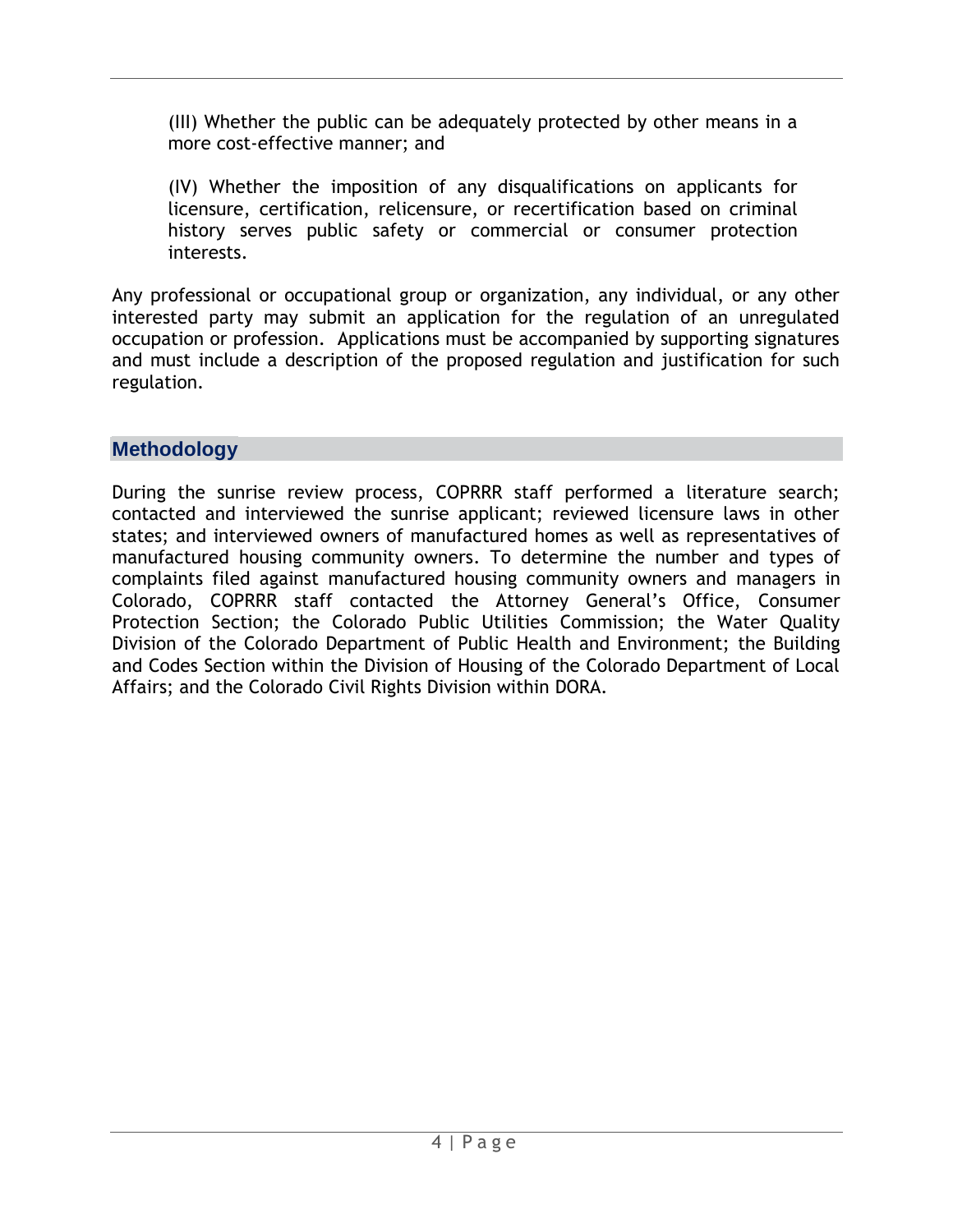## **Profile of the Profession**

<span id="page-7-0"></span>To understand the duties of manufactured housing community owners and managers, it is important to provide some information about the manufactured housing industry.

The terminology surrounding this industry can be confusing. For example, the term "mobile home" is somewhat of a misnomer, because many mobile homes either cannot be moved or can only be moved at significant expense.

Second, "mobile home" in some contexts means homes that were built before 1976, when the United States Department of Housing and Urban Development imposed quality standards for factory-built homes; a home built after 1976 is a "manufactured home." For the purposes of this report, the term "manufactured home" is used in a general sense to include all prefabricated residential structures.

Roughly 100,000 Coloradans live in manufactured homes. Among homeowners who purchased a manufactured home in 2016, 66 percent also owned the land upon which the home sat.<sup>2</sup> The remaining 34 percent of homeowners rented the land the home sat upon from a manufactured housing community. This is the scenario pertinent to this report.

Colorado law defines a manufactured housing community as: $^3$ 

…a parcel of land used for the continuous accommodation of five or more occupied mobile homes and operated for the pecuniary benefit of the owner of the parcel of land, his agents, lessees, or assignees.

In return for a monthly rental fee, manufactured housing communities provide the space for the home. Community owners are responsible for maintaining the sewer and utility lines that serve each space and they may offer amenities such as clubhouses and swimming pools. In November 2017, there were about 938 manufactured housing communities in Colorado.

Manufactured housing community owners and managers do exactly what their respective titles indicate: they own or manage manufactured housing communities.

Community owners do not typically live on-site at the community; some even live out of state. Owners can be individuals or corporations, and they may own a single Colorado community or numerous communities in multiple states. Generally, community owners provide high-level management of the community and hire the people who staff the community, most notably, community managers. Large, corporate owners might hire a regional manager (e.g., someone to manage

l <sup>2</sup> Colorado Center of Law and Policy. *Financing Manufactured Homes: A Potential Asset and Wealth Building Strategy* (October 2017).

 $3$  § 38-12-201.5(3), C.R.S.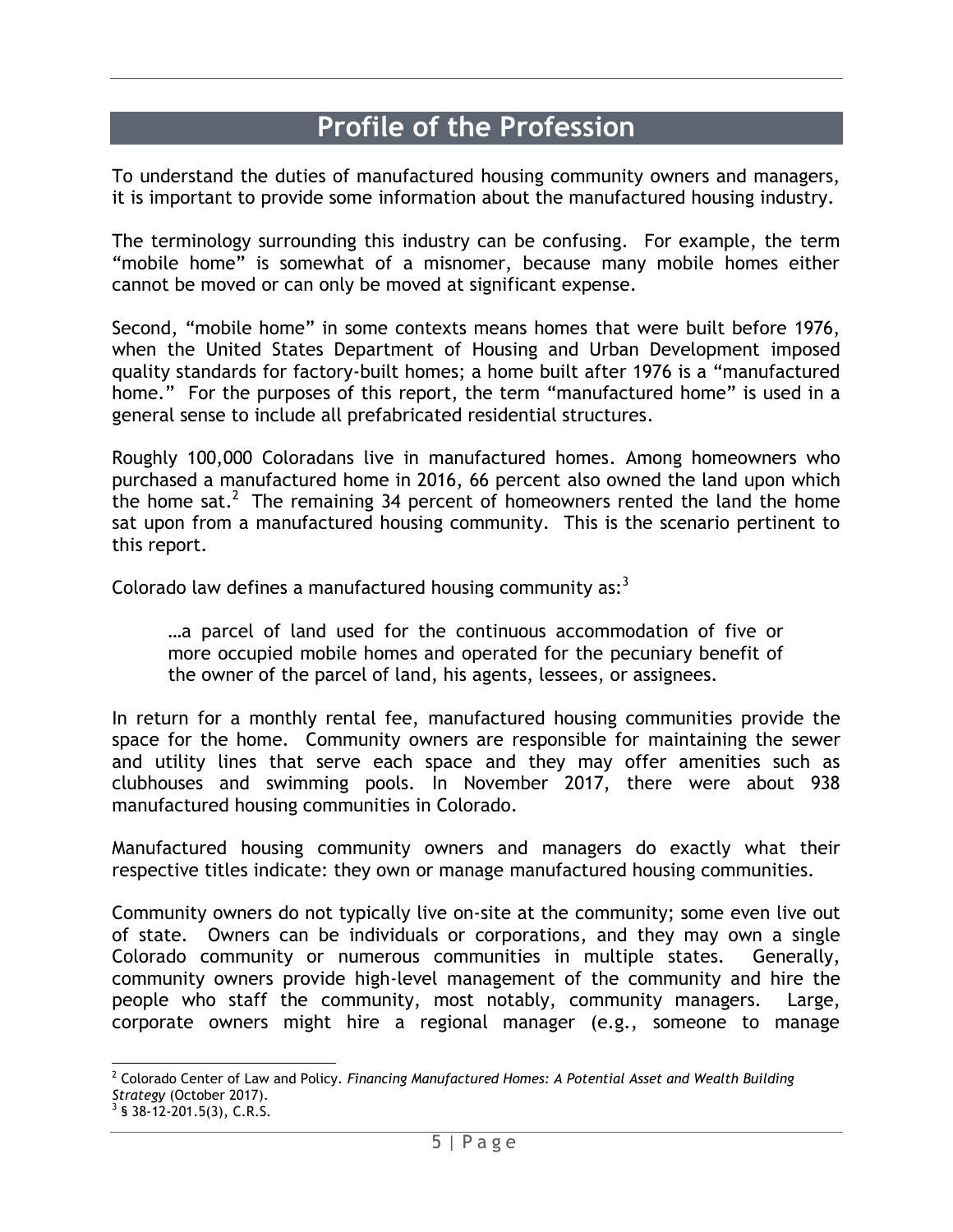communities in a several states) who would then be responsible for hiring on-site community managers.

Community managers interact with homeowners on a regular basis and are engaged with the day-to-day operations of the community: collecting rent, overseeing maintenance, ensuring homeowners' compliance with community rules, addressing concerns, and fielding complaints. Community managers sometimes live on-site.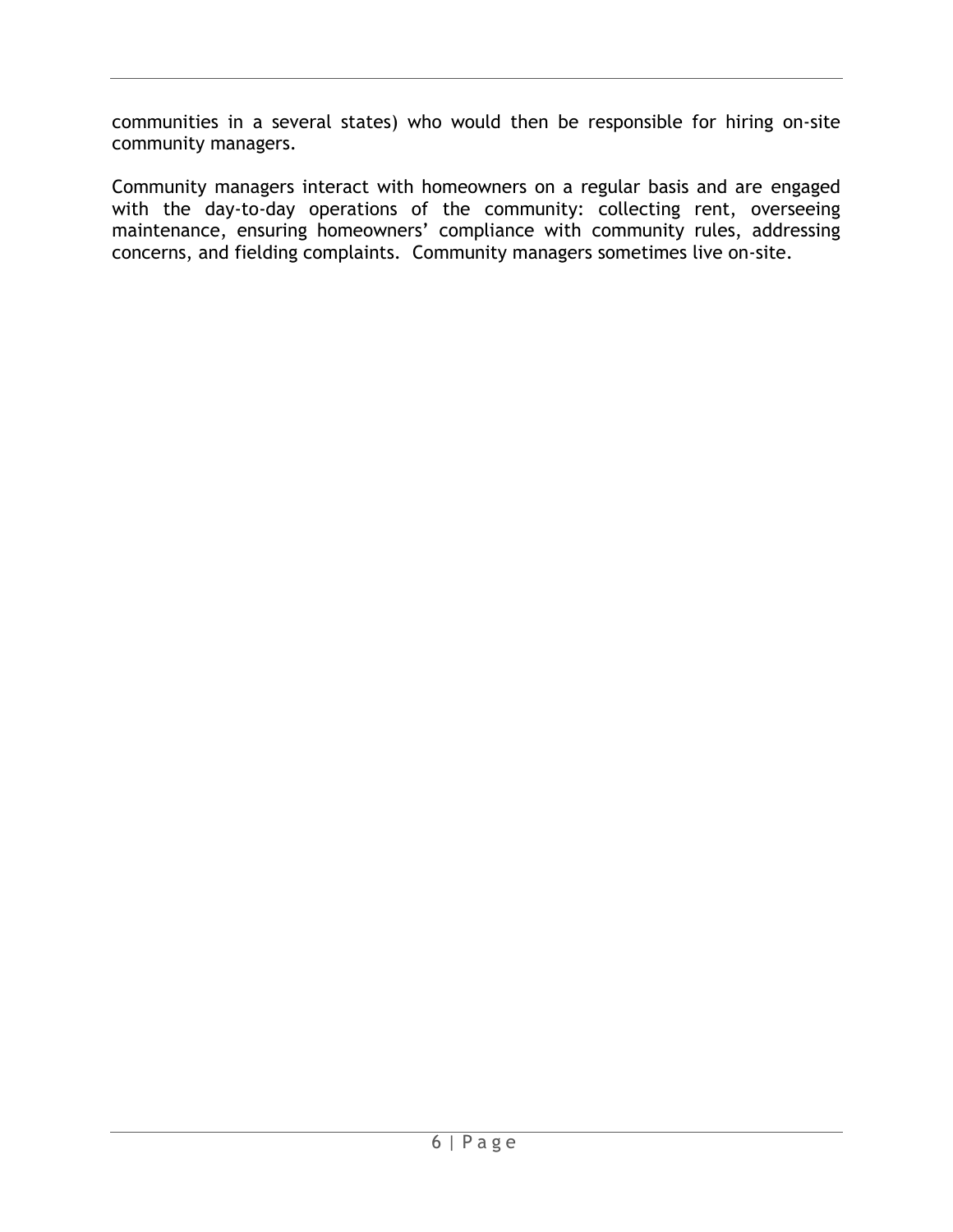## **Proposal for Regulation**

<span id="page-9-0"></span>The Colorado Coalition of Manufactured Homeowners (Applicant) submitted a sunrise application to the Colorado Office of Policy, Research, and Regulatory Reform in accordance with the provisions of section 24-34-104.1, Colorado Revised Statutes. The Applicant requests that the owners and managers of manufactured housing communities be licensed. The Applicant did not provide details on what specific requirements applicants should have to meet to qualify for a license.

Under a typical licensing regime, an applicant for a license would have to accrue a specified amount of education and pass an examination designed to ensure that a person possesses the minimal level of competency to act in the designated profession.

There are no pertinent education programs or examinations available for manufactured housing community owners or managers. There are no private credentialing bodies identified for these occupations. Currently, owners and managers acquire their knowledge and skills through on-the-job training. The Rocky Mountain Home Association, an organization representing community owners, periodically offers its members training courses addressing community management, applicable state and federal laws, and other topics: such training is voluntary.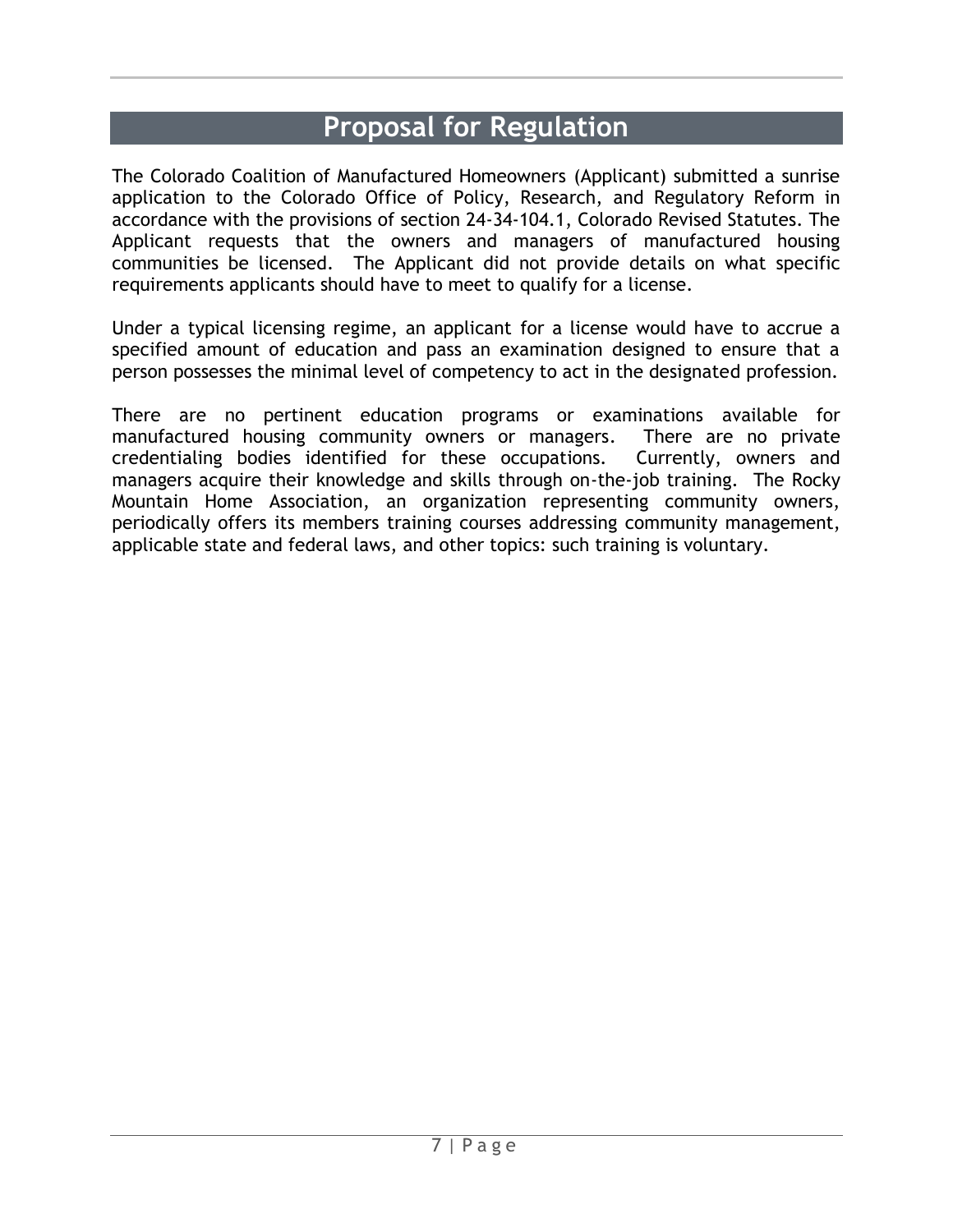### **Summary of Current Regulation**

#### <span id="page-10-1"></span><span id="page-10-0"></span>**Federal Laws and Regulations**

The federal Department of Housing and Urban Development (HUD) establishes safety standards for the design, construction, and installation of manufactured homes. The standards apply to all homes built after June 15, 1976. HUD enforces the standards in tandem with state administrative agencies, and anyone selling, renting, or offering to sell or lease a home that does not meet established standards may be subject to civil or criminal penalties. HUD does not oversee the land where such homes are sited or impose any regulatory requirements on community owners or managers.

As renters of the land upon which their homes sit, owners of manufactured homes are protected by the federal Fair Housing Act, which prohibits discrimination on the basis of race, religion, disability, familial status, national origin or sex in the financing, rental, or sale of housing.

#### <span id="page-10-2"></span>**The Colorado Regulatory Environment**

#### <span id="page-10-3"></span>Mobile Home Park Act

Section 38-12-200.1, *et seq.*, Colorado Revised Statutes (C.R.S.), known by the short title "Mobile Home Park Act" (Act), is part of Colorado's landlord and tenant law. The Act "establish[es] the relationship between the owner of a mobile home park and the owner of a mobile home situated in such park."<sup>4</sup> The Act provides a fairly detailed framework for the management of such communities. Among other things, the Act:

- Requires that a written lease or rental agreement between the homeowner and the community owner be in place<sup>5</sup> and establishes what terms the rental agreement must include;<sup>6</sup>
- Lays out the grounds upon which a homeowner's tenancy at the community might be terminated; $<sup>7</sup>$ </sup>
- Establishes the required notice periods for rent increases,  $8$  for any water outages that are necessary to conduct planned maintenance,  $9$  and for any changes in the community ownership or in land use (i.e., if the owner intends to close the community and use the land for another purpose): $^{10}$  and

l 4 § 38-12-200.2, C.R.S.

 $5$  § 38-12-202(1)(a), C.R.S.

 $6$  § 38-12-213(1), C.R.S.

 $7$  § 38-12-203(1), C.R.S.

 $8$  § 38-12-204(2), C.R.S.

 $9$  § 38-12-212.3(1)(c), C.R.S.

<sup>10</sup> § 38-12-217(1), C.R.S.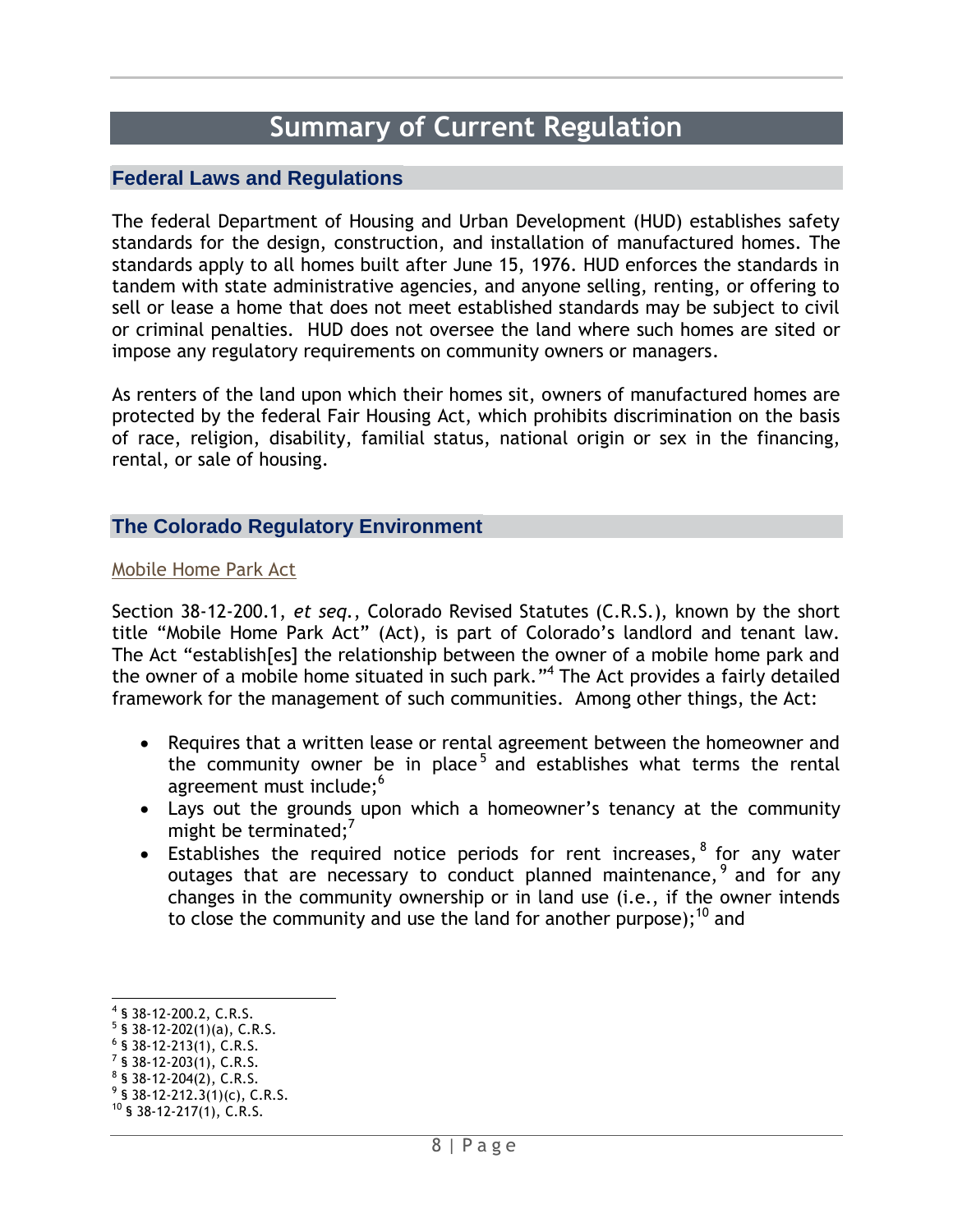Expressly permits the formation of homeowners associations<sup>11</sup> and homeowner cooperatives that intend to purchase or finance a manufactured housing community.<sup>12</sup>

Community management must adopt rules and regulations governing the manufactured housing community<sup>13</sup> and provide them to homeowners as part of the initial rental agreement.<sup>14</sup> The Act stipulates that the rules are enforceable only if their purpose is to promote the safety or convenience of homeowners and if they are reasonably related to the purpose for which they were adopted. Rules cannot be retaliatory or discriminatory in nature and must be explicit enough that it is clear to the homeowners how to comply.<sup>15</sup>

Community owners may change the rules any time with homeowners' consent: they may change rules without homeowners' consent with 60 days written notice.<sup>16</sup>

The Act does not impose any regulations on manufactured housing community owners or managers. However, the Act does define certain responsibilities for community owners. Specifically, they are responsible for completing and paying for the maintenance and repair of:<sup>17</sup>

- Sewer, water, and utility service lines and related connections they own and provide for manufactured homes within the community;
- Any structures, such as sheds and carports that the owners provide for the use of the homeowners; and
- The premises, meaning the community, its grounds, and any existing facilities held out for homeowners' use.<sup>18</sup>

Landlords who fail to perform this required maintenance are responsible for any damages to the manufactured home that occur as a result.<sup>19</sup>

The Act does not vest a state agency with enforcement of the Act. Homeowners believing that a community owner has violated the Act may file suit in civil court. If the homeowner prevails in court, the homeowner is entitled to reimbursement of reasonable legal costs as well as actual economic damages. $^{\mathrm{20}}$ 

 $18$  § 38-12-201.5(5), C.R.S.

<span id="page-11-0"></span>l <sup>11</sup> § 38-12-206, C.R.S.

<sup>12</sup> § 38-12-218, C.R.S.

 $13$  § 38-12-214(1), C.R.S.

 $14$  § 38-12-213(1)(d), C.R.S.

 $15$  § 38-12-214(1), C.R.S.

 $16$  § 38-12-203(1)(c), C.R.S.

 $17$  § 38-12-212.3(1), C.R.S.

 $19$  § 38-12-212.3(1)(b), C.R.S.

 $^{20}$  § 38-12-220, C.R.S.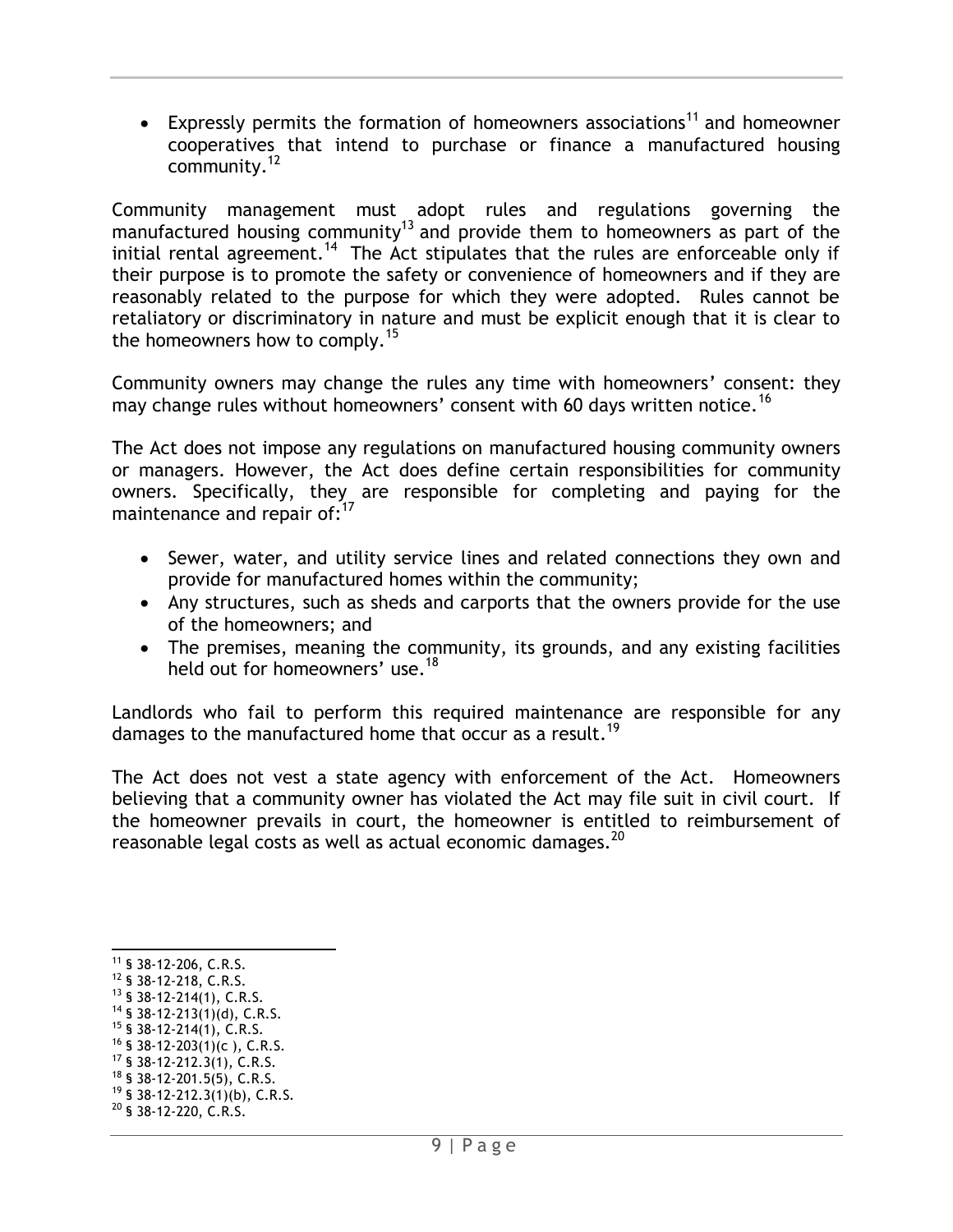#### Other Colorado Laws

Various other Colorado laws apply to manufactured housing communities.

Section 24-32-3303, C.R.S., vests the Division of Housing within the Department of Local Affairs with the authority to enforce construction and maintenance standards for manufactured homes. The agency registers and certifies the manufacturers, dealers, and installers of manufactured homes and fields complaints from people who have had problems with a manufactured home. It does not have jurisdiction over community owners or managers.

Some manufactured housing communities operate as a public water system, meaning a system that either has at least 15 service connections or regularly provides drinking water to at least 25 people.<sup>21</sup> The Water Quality Control Division of the Colorado Department of Public Health and Environment has jurisdiction over the quality of the water provided by public water systems.

The Public Utilities Commission (PUC) has jurisdiction over entities that receive an aggregate bill for utility service and then bill customers for their individual use. In many cases, manufactured housing communities operate as either master meter operators for gas or electric service or aggregate water service providers.

Master meter operators purchase gas<sup>22</sup> or electric<sup>23</sup> service from a serving utility for the purpose of delivering that service to customers whose aggregate usage is measured by a master meter. Master-meter operators are exempt from rate regulation provided they bill customers only for the actual cost of the utility service and comply with the applicable rules.<sup>24</sup> People may complain to the PUC if they feel a master meter operator has violated the rules. $^{25}$ 

Similarly, aggregate water service providers "[purchase] water service from a serving utility for the purpose of delivering that service to end users."<sup>26</sup> People may complain to the PUC if they feel an aggregate water service provider has violated the applicable rules.

#### <span id="page-12-0"></span>Local Laws

Generally, local municipalities have jurisdiction over construction built on-site at manufactured housing communities, including utility connections and permanent foundations, as well as alterations, repairs, and additions to manufactured homes.

Some cities place additional requirements on manufactured housing communities.

 $21$  § 25-1.5-201(1), C.R.S.

 $22$  4 CCR § 723-4- 4801(c), Public Utilities Commission Rules.

<sup>&</sup>lt;sup>23</sup> 4 CCR § 723-3-3801(c), Public Utilities Commission Rules.

<sup>&</sup>lt;sup>24</sup> 4 CCR § 723-3-3803 and 4803, Public Utilities Commission Rules.

 $25$  4 CCR § 723-3-3805 and 4805, Public Utilities Commission Rules.

<sup>&</sup>lt;sup>26</sup> 4 CCR § 723-5-5001(b), Public Utilities Commission Rules.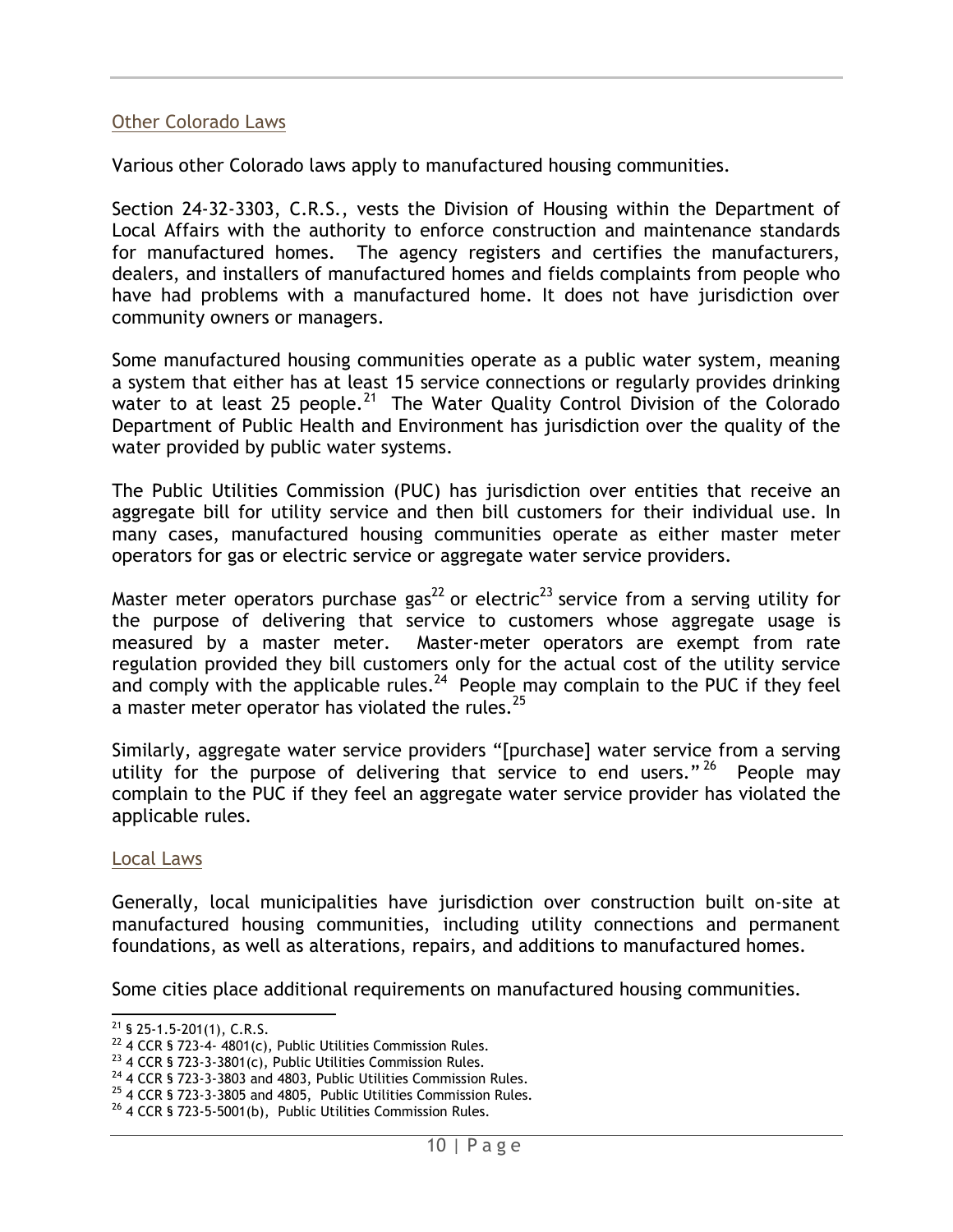For example, the City of Boulder requires those wishing to open a manufactured housing community to obtain a permit. The application must include information about the property, including the number and size of the manufactured home lots and water and sewer utility plans.<sup>27</sup> Boulder also limits community owners' ability to require homeowners to make upgrades to their homes, establishes that owners are responsible for maintaining trees within the community, prohibits retaliation against homeowners, requires landlords and homeowners to enter into mediation before bringing any action or complaint in court, and authorizes the Boulder City Manager to investigate alleged violations of the ordinances relating to manufactured homes. Though Boulder requires community owners to obtain an initial permit to operate a community, it does not impose any specific qualifications on community owners or managers.

The City of Federal Heights requires manufactured housing communities to be licensed prior to operation. Before a license can be issued, the city must determine that all applicable health and sanitation requirements have been met.<sup>28</sup> The City also requires community managers to be licensed: to qualify for a license, a person must be at least 21 years old, provide basic contact information and a description of the manufactured housing community he or she will be managing, and attest that they have read all applicable rules and ordinances relating to manufactured housing communities.<sup>29</sup> There are no education or examination requirements.

#### <span id="page-13-0"></span>**Regulation in Other States**

To determine how other states regulate manufactured housing community owners and managers, the Colorado Office of Policy, Research, and Regulatory Reform examined the laws of neighboring states—Kansas, Nebraska, New Mexico, Utah, and Wyoming as well as those of California, Michigan, New York, and Texas.

Wyoming does not have any laws specifically governing mobile home communities.

Several states operate under a model similar to Colorado's:

- **Kansas** has a Mobile Home Parks Residential Landlord and Tenant Act.
- **Nebraska** has a Mobile Home Landlord and Tenant Act.
- **New Mexico** has a Mobile Home Park Act.
- **Texas** has laws governing manufactured home tenancies.
- **Utah** has a Mobile Home Park Residency Act.

The statutes listed above define the relationship between homeowners and community owners and their respective rights and responsibilities, and give the

 $^{27}$  Title 4, Chapter 14, Section 4-14-3, Boulder Municipal Code.

<sup>&</sup>lt;sup>28</sup> Article VII, Div.5, Sec. 70-294, City of Federal Heights Municipal Code.

 $^{29}$  Article VII, Div.5, Sec. 70-295, City of Federal Heights Municipal Code.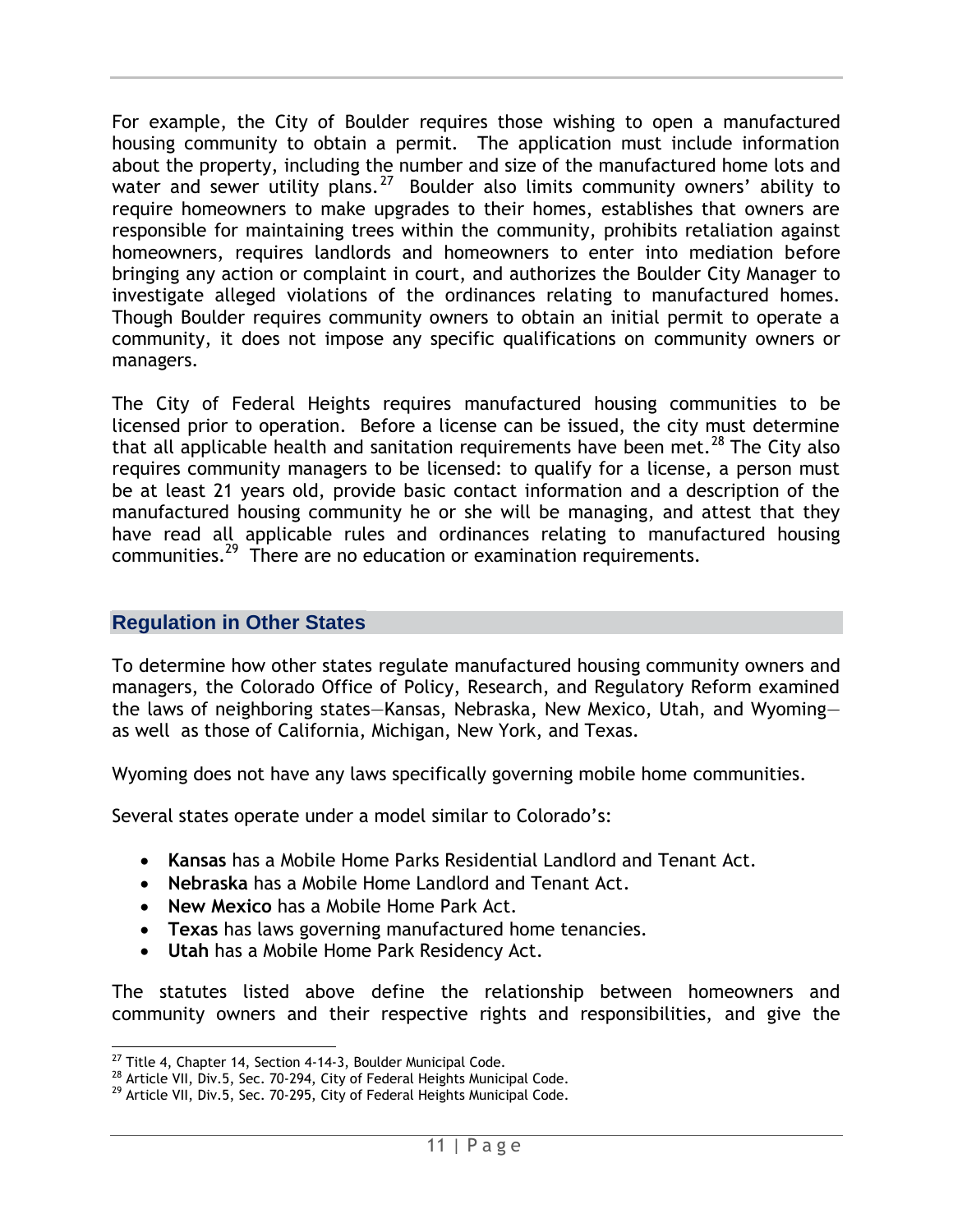parties a right to bring a civil suit in the event of a violation. Generally, the prevailing party in a civil suit may recover actual damages as well as reasonable attorney's fees; in New Mexico, owners can also be subject to civil penalties of \$500 per violation for specific violations of the law, such as increasing rent on less than 60 days' notice and failing to maintain utility lines. None of the above statutes impose minimum qualifications for manufactured housing community owners or managers.

It is important to note that while the above-listed states do not have an established statewide licensing or registration program for manufactured housing community owners or managers, or for the communities themselves, counties or municipalities within those states might have such requirements.

California and New York have more rigorous regulatory programs:

**California.** The California Mobile Home Parks Act establishes safety standards for mobile home communities, defines the responsibilities of community owners, and establishes within the Department of Housing and Community Development a manufactured housing community maintenance inspection program and an operator permit program for manufactured housing communities. In order to operate a manufactured housing community in California, the owner must apply for the permit and agree to operate the community in accordance with applicable laws and rules and to submit to any required inspections by the state. Although the owner is required to complete and sign the application, the permit itself is assigned to the community, meaning it is a business license, rather than an occupational or professional license. Owner applicants are not required to provide manager information. The department is responsible for enforcing the Mobile Home Park Act. Community owners pay an annual fee of \$140 per year, plus an additional \$7 per lot, to operate a manufactured housing community. California does not issue individual licenses to community owners or managers.

**New York.** A portion of the New York State Property Law governs manufactured housing communities. The law defines the relationship between homeowners and community owners and their respective rights and responsibilities, and also requires manufactured housing community owners to file an annual registration statement with the Commissioner of the Department of Housing and Community Renewal (DHCR). The registration statement must include the names of all community owners, a list of all services provided to the tenants, and a copy of the current rules governing the community. The law vests the DHCR Commissioner with the authority to enforce the law, and if the Commissioner determines that a manufactured housing community owner has violated the law, the Commissioner can seek injunctive relief in the courts on behalf of the people of New York. The court can impose civil penalties of up to \$1,500 per violation. New York does not issue individual licenses to community owners or managers.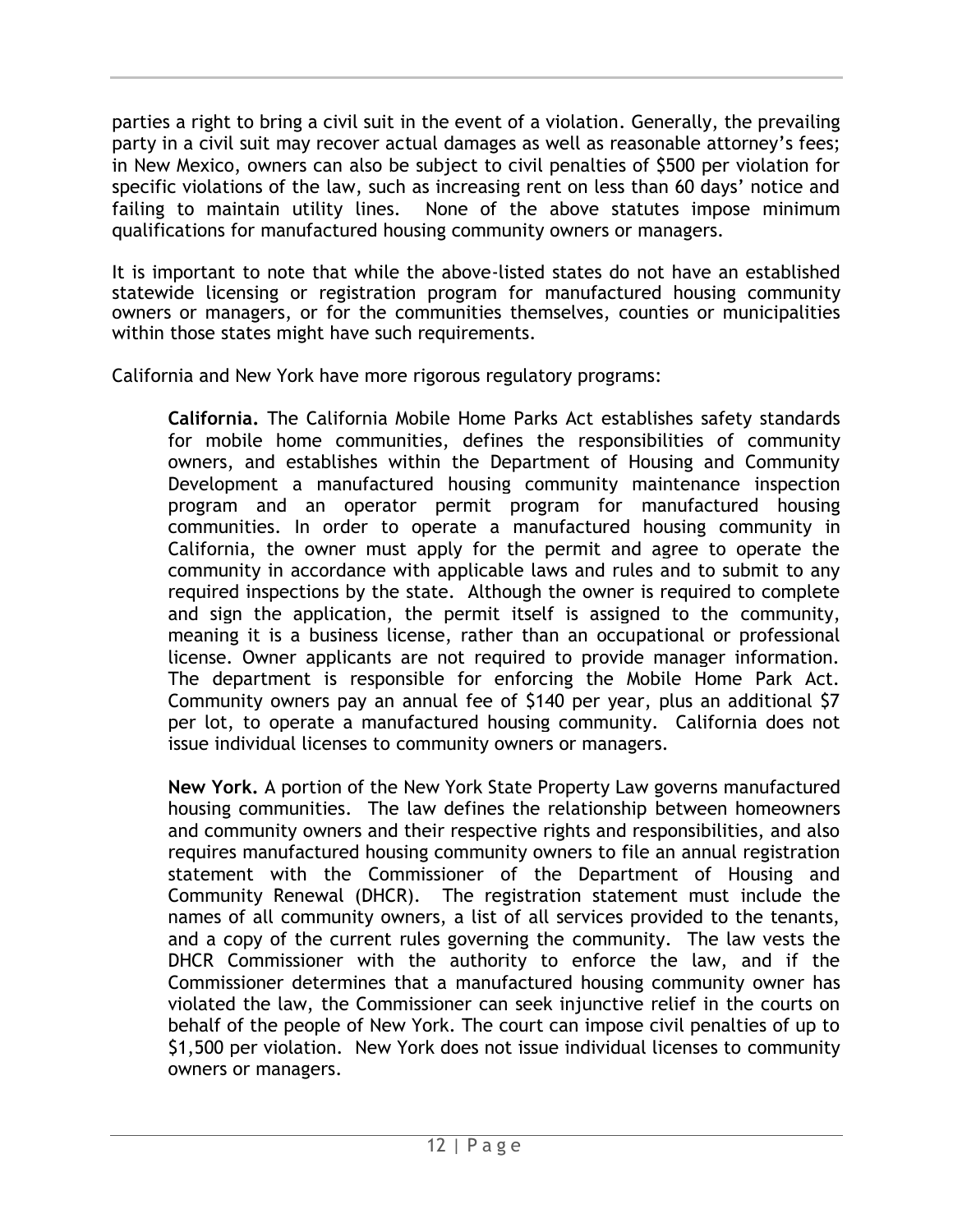The state of Michigan has the most rigorous regulatory program of the states reviewed:

**Michigan.** Michigan's Mobile Home Commission Act, jointly vests an 11-member Mobile Home Commission and the Department of Commerce with the power to enforce the act. The act requires anyone seeking to operate a manufactured housing community to apply for a license. With the license application, the applicant must submit evidence of all required local government certifications and approvals relating to water, wastewater, sewage and electrical systems; pay a \$225 fee plus an additional \$3 for each additional home site above 25 home sites; and pass an inspection by the department. If the department determines that a manufactured housing community has violated the law, it can order the community owner to correct the violations: if the owner fails to do so, the department can file a motion for injunctive relief. The commission has the authority to censure, place limitations on, suspend, deny or revoke the license of a manufactured housing community owner. The commission can also impose a civil penalty of up to \$50,000.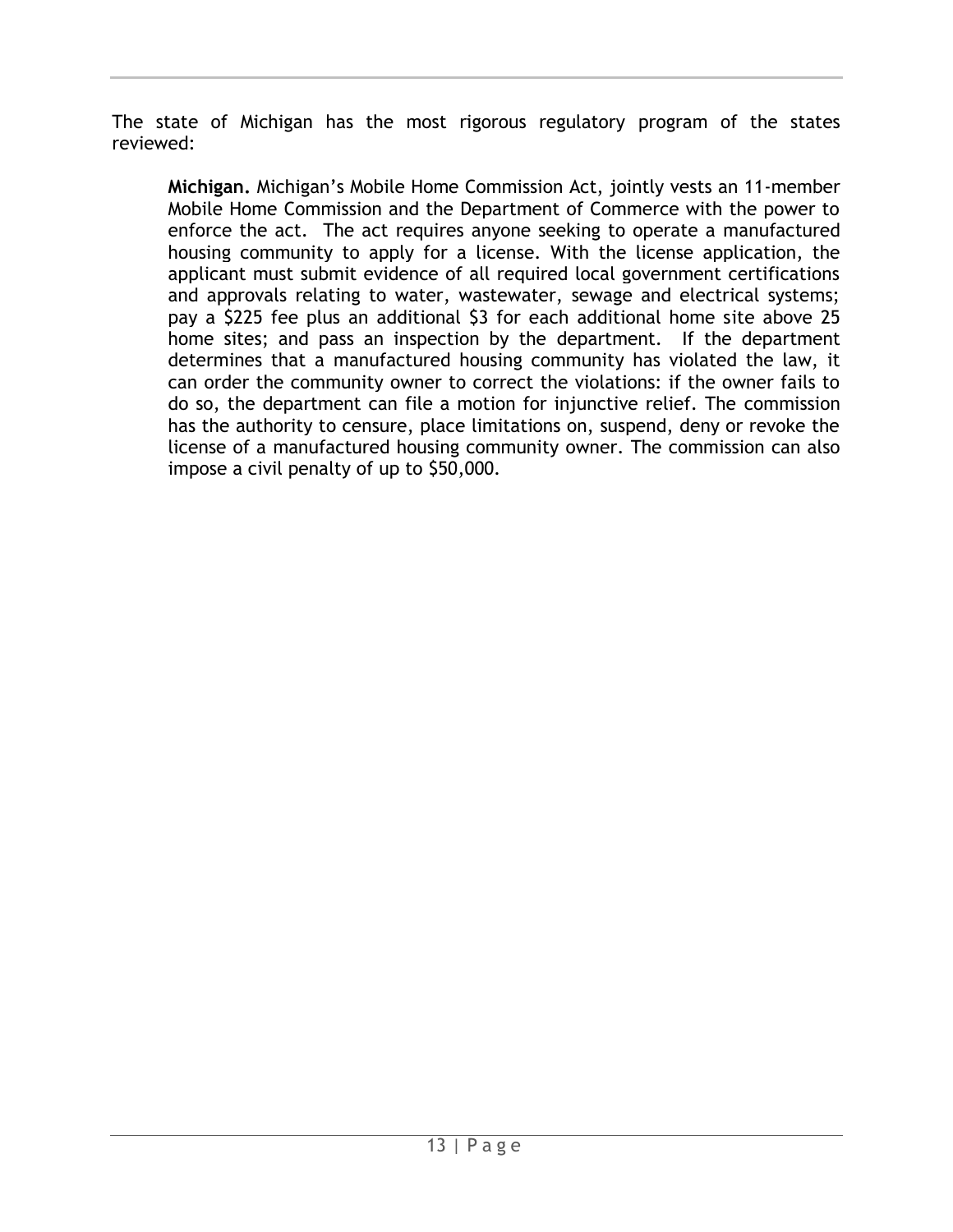### **Analysis and Recommendations**

#### <span id="page-16-1"></span><span id="page-16-0"></span>**Public Harm**

The first sunrise criterion asks:

Whether the unregulated practice of the occupation or profession clearly harms or endangers the health, safety, or welfare of the public, and whether the potential for harm is easily recognizable and not remote or dependent on tenuous argument.

In order to determine whether the regulation of manufactured housing community owners or managers is necessary to protect the public, the Colorado Office of Policy, Research, and Regulatory Reform (COPRRR) asked the sunrise applicant (Applicant) to provide instances where the public was harmed by the unregulated practice of community owners or managers. The Applicant provided multiple examples of harm. A representative of COPRRR learned of additional examples from written submissions, interviews with stakeholders, and from media reports. The instances of harm are described and analyzed below.

Some correspondence received from owners of manufactured homes described dissatisfaction with neighbors within the community, and included complaints about loud music, barking dogs, rude interactions, and other matters. Because these grievances are not related to the unlicensed practice of manufactured housing community owners or managers, they are omitted here.

COPRRR also heard concerns from stakeholders about the potential sale and closure of Colorado manufactured housing communities, which could pose a considerable hardship and harm to homeowners. As Colorado land becomes more precious, particularly in desirable urban areas, there is considerable concern among homeowners that community owners will seek to close their communities, rezone the property to allow more lucrative redevelopment possibilities, and displace homeowners, who would then have to seek alternative housing in an extremely tight affordable housing market. While this is a critical discussion, it is not related to the unlicensed practice of manufactured housing community owners or managers and is omitted here.

#### **Issue 1: Retaliation**

The Applicant reported that:  $^{\rm 30}$ 

Homeowners sometimes receive "comply or vacate" notices for the most trivial issues and indeed even for supposed violations of rules that do not exist. This sometimes happens to homeowners

l  $^{30}$  Sunrise Review Application, Manufactured Housing Community Owners and Managers.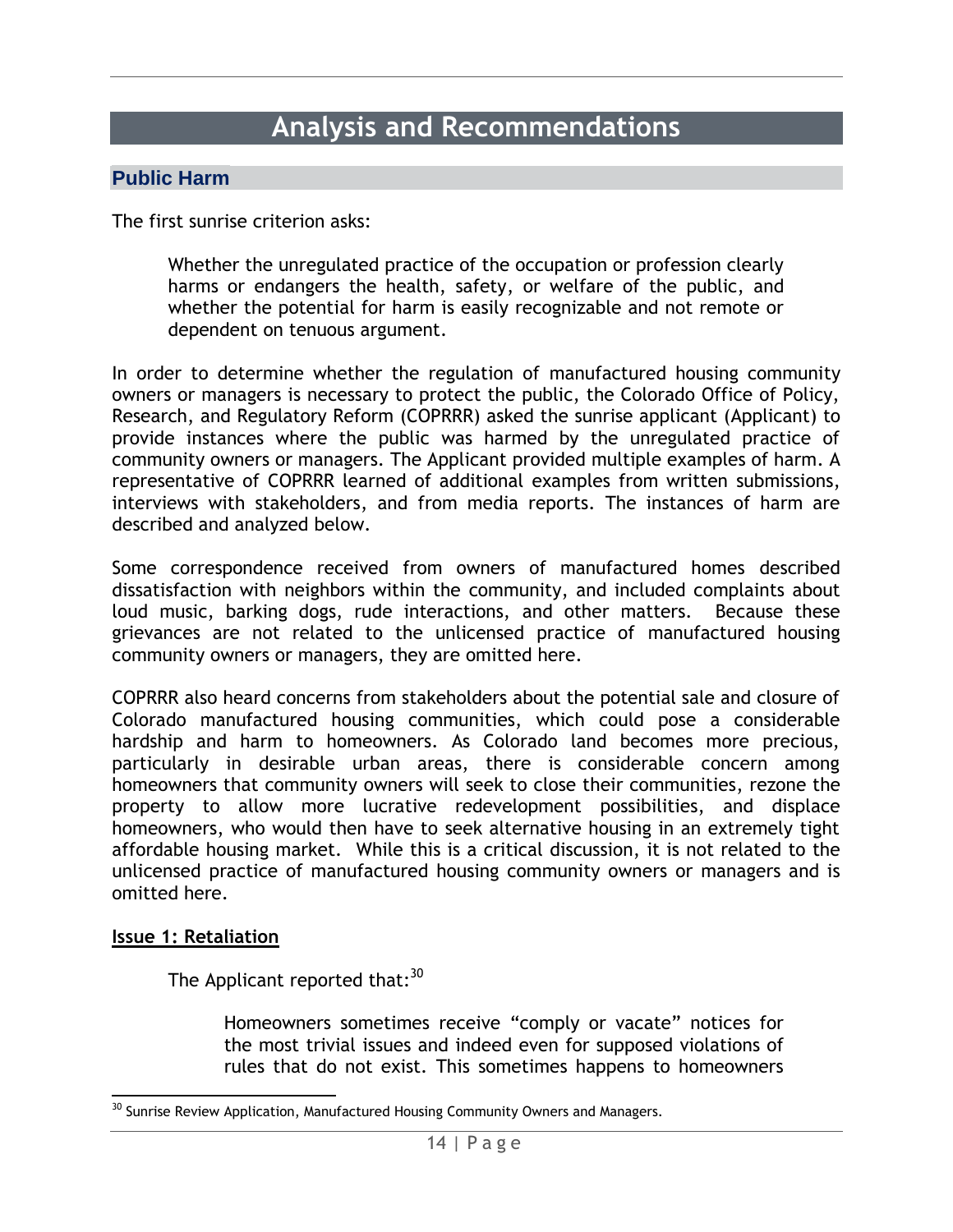who have been brave enough to take advantage of the rights afforded them [by the Mobile Home Park Act] and form a homeowners' association as well as those who have testified before an elected body about conditions in their community.

COPRRR conducted an interview with a stakeholder who felt that the management of the community was targeting her because of her involvement in the homeowners' association. She cited examples of the management coming on to her property without permission and subjecting her to unfair water billing.

#### **Analysis**

*Issuing "comply or vacate" notices for nonexistent violations would be a violation of the Mobile Home Park Act (Act), which clearly establishes the reasons the tenancy of a homeowner can be terminated. To issue a "comply or vacate" notice for a trivial violation is also arguably in violation of the Act, since it stipulates that the rules are enforceable only if their purpose is to promote the safety or convenience of homeowners and if they are reasonably related to the purpose for which they were adopted. Rules cannot be retaliatory or discriminatory in nature and must be explicit enough that it is clear to the homeowners how to comply.<sup>31</sup>* 

*The Act expressly permits homeowners to form homeowners' associations,<sup>32</sup> but there is no specific language prohibiting retaliatory conduct by community management.* 

*It is unlikely that the licensing of owners or managers would mitigate this harm.* 

#### **Issue 2: Threat of Eviction**

The Applicant reported that: $33$ 

While state law requires just cause in order to evict a homeowner from a manufactured housing community, often managers and owners will use "threat of eviction" to keep people "in line." For instance, some homeowners who are issued a "quit or cure" notice<sup>34</sup> may simply sell their home as quickly as possible and for less than it is worth simply to avoid dealing with the issue; others will move because a language barrier means they do not fully

  $31$  § 38-12-214(1), C.R.S.

 $32$  § 38-12-206, C.R.S.

<sup>&</sup>lt;sup>33</sup> Sunrise Review Application for Manufactured Housing Community Owners and Managers.

<sup>&</sup>lt;sup>34</sup> Under section 38-12-202(3), C.R.S., before community management can evict a homeowner for failing to comply with park rules, management must provide 30 days for the homeowner to "cure" the noncompliance.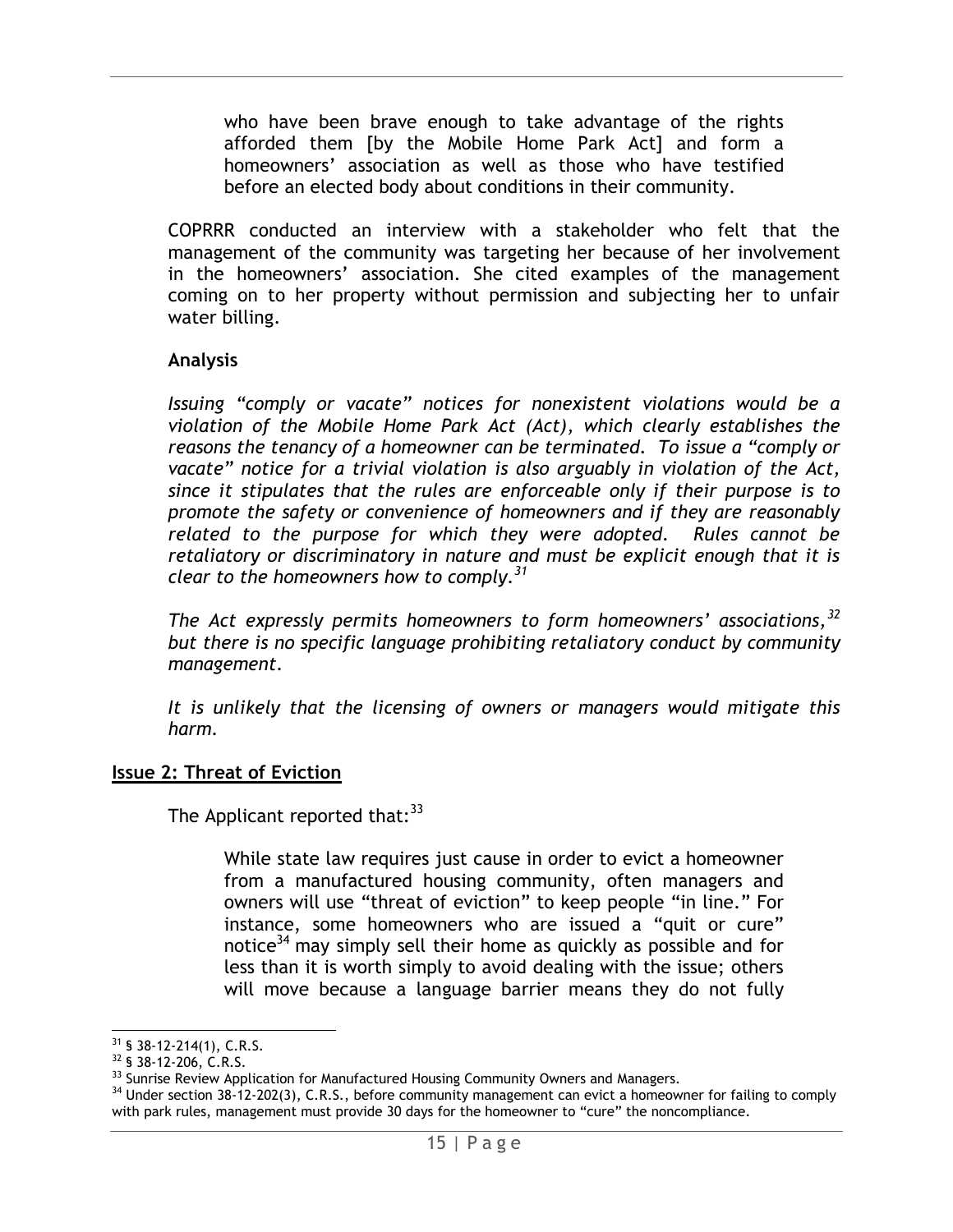understand their situation or legal rights; and if someone is issued several quit or cure notices within a certain time frame, the stress of living with fear of eviction without any way to challenge the verity of the notices can add untold stress to their lives and those around them.

#### **Analysis**

*As the Applicant notes, under state law, community owners must have just cause to evict a homeowner, but there is no process defined in state law that would allow homeowners to grieve a quit or cure notice. The looming threat of eviction could certainly create an unwelcoming atmosphere in the community, but this conduct does not indicate an incompetence by community owners or managers that would be resolved by raising the barrier to entry to become an owner or manager. It is unclear how the licensing of manufactured housing community owners or managers would address this issue.*

#### **Issue 3: Discrimination/Harassment**

The Applicant reported that:  $35$ 

In one community, a Latino homeowner was forced to redo his whole yard apparently because of the weeds growing—other yards were equally weed-ridden but these homeowners were not required to go through the labor and expense of redoing their yards, which included removing all the rocks, clearing out the yard and then replacing all the rocks.

One community owner commented on the record to a reporter that the park took a turn for the worse when the residents started to change. How so? He was asked. "They're mostly Spanish now," he said. "I don't have anything against Spanish people—my daughter- in-law is Spanish—but they don't follow the rules."

Some homeowners for whom English is their second language have been harassed by management and told that it is illegal or against park rules for them to join the homeowners' association in their park.

COPRRR received several more comments alleging discrimination by community owners and managers. In some communities where most homeowners are not native English-speakers, the language barrier can lead to a near-total lack of communication with management.

l <sup>35</sup> Sunrise Review Application for Manufactured Housing Community Owners and Managers.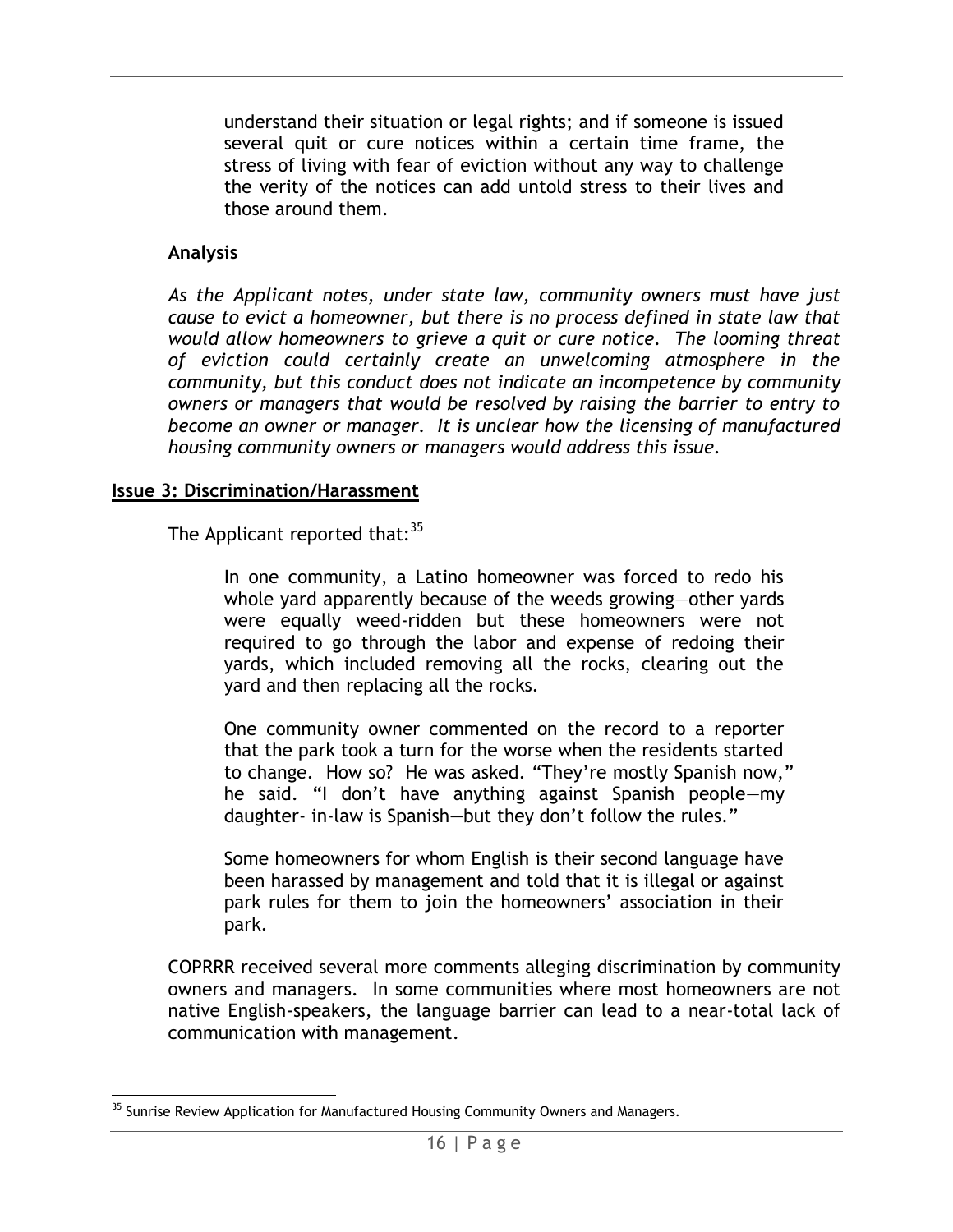COPRRR also received comments about children being harassed by management for being too loud. In one instance, the community manager demanded to see the driver's license of a teenage child of Spanish-speaking parents as she drove through the community, and threatened to call Child Protective Services. Other homeowners reported community owners or managers threatening them with deportation.

According the Colorado Civil Rights Division, since November 2016, there have been 19 complaints filed against manufactured housing communities. In two cases, the Commission found probable cause—meaning the evidence obtained during the investigation supported the complainant's allegation of discrimination. In three cases, the parties reached a settlement agreement before the investigation was completed. In four cases, no probable cause was found. The Division lacked jurisdiction in two cases, and in the remaining eight cases, the complainants did not complete the intake process.

#### **Analysis:**

*Homeowners living in manufactured housing communities are protected by state and federal anti-discrimination laws and may file complaints alleging discrimination with the U.S. Department of Housing and Urban Development's Office of Fair Housing and Equal Opportunity or the Colorado Civil Rights Division. It is illegal in Colorado to discriminate against someone in housing based on race, color, religion, national origin, sex, disability, marital status, familial status (children under the age of 18 in the household including pregnancy), sexual orientation (including transgender status), and retaliation (engaging in protected civil rights related activity, such as complaining of discrimination, or participating in a civil rights investigation).*

*Professional and occupational licensing laws are not designed to address discriminatory behavior, but federal and state anti-discrimination laws are.*

#### **Issue 4: Illegal Water Billing Fees**

The Applicant reported that:<sup>36</sup>

A community owner attempted to pass along the cost of water usage to the homeowners simply by issuing a notice alerting homeowners to the change. After a homeowner sued the corporation that owns the community, they settled the dispute and all homeowners will eventually receive compensation for the overpayments they made. However, not every homeowner is willing to take the risk to challenge the community owner's acts like this.

l <sup>36</sup> Sunrise Review Application for Manufactured Housing Community Owners and Managers.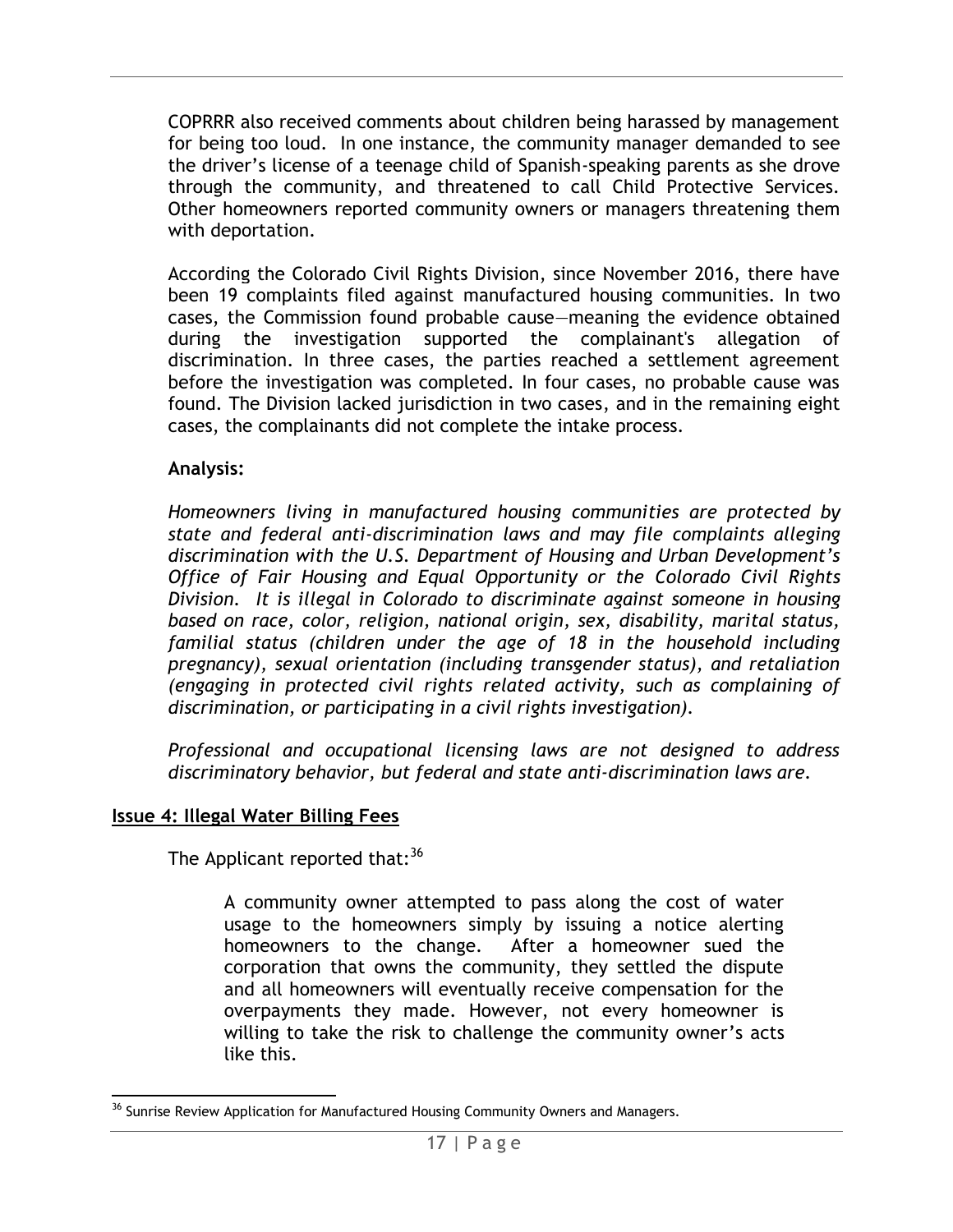COPRRR received numerous comments about water billing. In one case, a homeowner received a \$900 water bill stating that she had used 60,800 gallons of water in a single month. This amount far exceeded the homeowner's usual water use. The homeowner could not account for the dramatic increase in water usage, and neither she nor two different repair technicians she consulted could find any evidence of a leak in the home.

#### **Analysis**

*Some manufactured housing communities act as aggregate water providers, and Public Utilities Commission (PUC) rules direct that aggregate water providers may only charge homeowners what they are charged by the water utility. The PUC has jurisdiction over complaints against aggregate water providers that might be in violation of this rule. The PUC reports that it receives two to three complaints per year and has not found a violation of the applicable laws.* 

*It is unclear how the licensing of community owners and managers would mitigate this harm.*

#### **Issue 5: Trespassing/Invasion of privacy**

The Applicant reported that: $37$ 

On-site managers have been known to enter the homeowners' property without invitation and have even on occasion removed some of the skirting from the home without the [homeowners'] permission.

Another homeowner told COPRRR that management made changes on the homeowner's property without permission. Other homeowners interviewed by COPRRR reported community management looking into their windows and otherwise failing to respect their privacy, including attempting to monitor homeowners' visitors and overnight guests.

#### **Analysis**

*There are legitimate reasons for community management to enter a homeowner's property unannounced: to attach a mandatory notice to the homeowner's door, for example, or to conduct an urgent repair. Other instances, however, might violate the homeowner's right to "peaceful enjoyment"<sup>38</sup> of his or her home. Similarly, while the Act allows community owners to terminate the tenancy of homeowners whose guests damage* 

l  $37$  Sunrise Review Application for Manufactured Housing Community Owners and Managers.

 $38$  § 38-12-219(1)(b), C.R.S.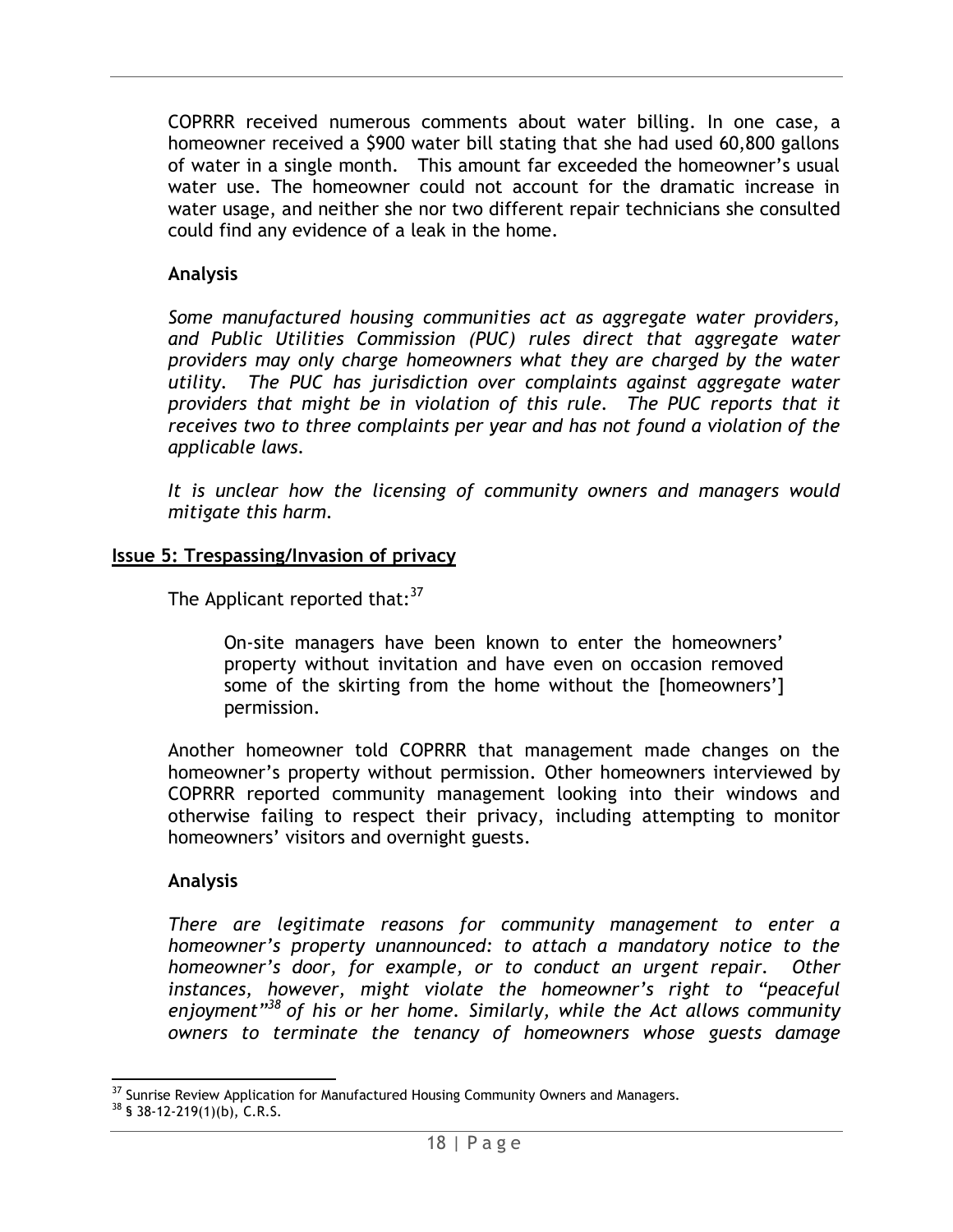*property, engage in criminal conduct, or endanger other homeowners, <sup>39</sup> attempting to monitor a homeowner's visitors or guests could also infringe upon the homeowner's right to peaceful enjoyment of his or her home. Looking into a homeowner's window could be malicious conduct and could, in egregious cases, constitute a crime. If manufactured housing community owners and managers were licensed, perhaps their licenses could be subject to disciplinary action for this type of conduct.*

#### **Issue 6: Failure to repair and maintain property**

The Applicant reported that: $40$ 

Roads within manufactured housing communities are privately owned by the community owner yet oftentimes they refuse to do snow removal with the potential of causing difficulty for emergency vehicles to access homes in the community and/or creating dangerous driving conditions so that homeowners are unable to get to work or appointments. One homeowner, who was trapped in her home because of the non-removal of snow, ended up being one day late on her rent payment and the landlord still insisted that she pay the late fee.

Landlords are often reluctant to take care of the various general repair and maintenance issues outlined in state law as their responsibility and instead often pass this responsibility on to the homeowner. For instance, one homeowner was extremely fearful that a large tree in her yard, which she did not plant, would cause damage to her home if there was a wind storm. It took many months of anxiety and challenging her landlord before he finally agreed to remove the tree.

The skirting on one homeowner's home was damaged by maintenance staff removing weeds from her yard prior to her moving into the home. The landlord refused to cover the cost of repairing the damage.

[The] [h]omeowner's lease states that she is responsible for the fence between properties but when [the] community owner decided that the fences were not pleasing to the eye, he forced the homeowner to cover the cost of removal. One homeowner faced this ordeal in order to comply with the park owner's whim:

I had 145 sq[uare] feet of fence and was quoted \$300 to remove the fence by the park. In order to remove the

l  $39$  § 38-12-203(1)(f), C.R.S.

<sup>&</sup>lt;sup>40</sup> Sunrise Review Application for Manufactured Housing Community Owners and Managers.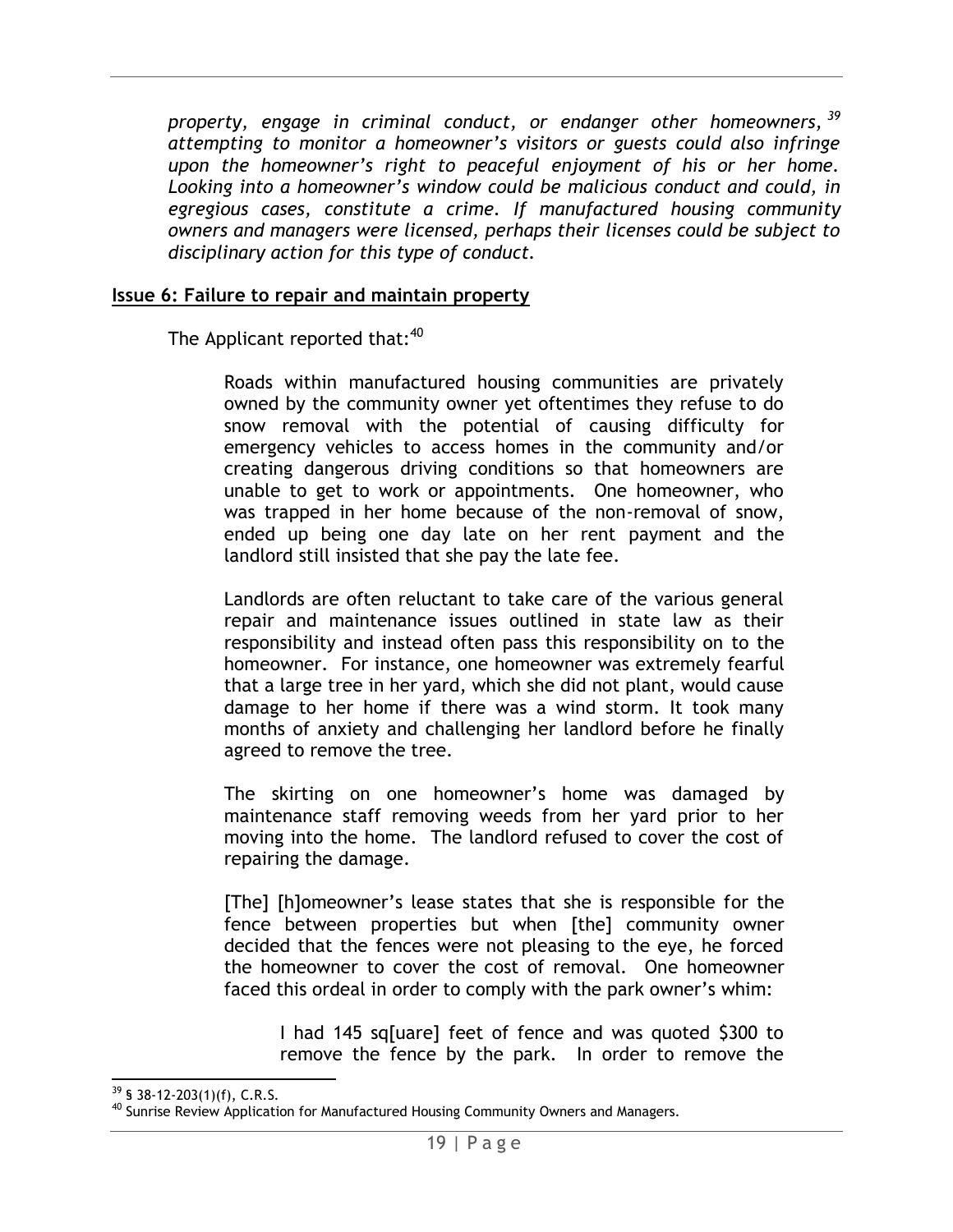fence in the seven days allowed, I also had to rearrange items stored in my yard and trim trees. So I asked for an extension from the manager and was denied. I removed my 100 sq[uare] feet of fence and since the last 45 sq[uare] feet was still up at the deadline date the maintenance workers came and took it down and I was charged \$200.

COPRRR received several examples in this vein. In one instance, community management told a homeowner that her home needed to be painted to comply with community rules. The homeowner obtained verbal approval of the color she wished to paint her home. After the painting was completed, management notified the homeowner that her chosen color was unacceptable, and that she would have to repaint it. She did so, at considerable effort and expense.

In another instance, community management gave a homeowner five days to remove a fence that management stated was not in compliance with community rules from around her home. She completed half of the work within that five-day period and asked for an extension to complete the work, since she and her boyfriend worked full-time and needed to complete it on the weekend. Community management denied her request, and ended up charging her \$300 for the fence removal. This amount reflected the cost of removing the entire fence, even though the homeowner had completed half of the work herself.

Another homeowner experienced a power outage at her home. She contacted the utility. When the utility came out to her home, it found that there was power at their terminal on the edge of the lot and found nothing wrong inside her home. However, the lines between the utility's terminal box and the home were defective. The utility indicated that the repair of this power line was the responsibility of the manufactured housing community. After some delay, the community arranged for the repair to be completed. The community told the homeowner the cost of the repair was the homeowner's responsibility. The homeowner refused to pay for the repair.

Other incidents were described in the *Boulder Daily Camera*: 41

Residents told stories about being required to take down fences at their expense after they were required to install them, also at their own expense, years prior. Additionally, residents have been required to install awnings over front doors before they can sell their property  $-$  but allegedly have to pay the park owner to get the work done.

l <sup>41</sup> Jennifer Rios, "Broomfield mobile home residents air complaints," *Boulder Daily Camera*, April 30. 2018.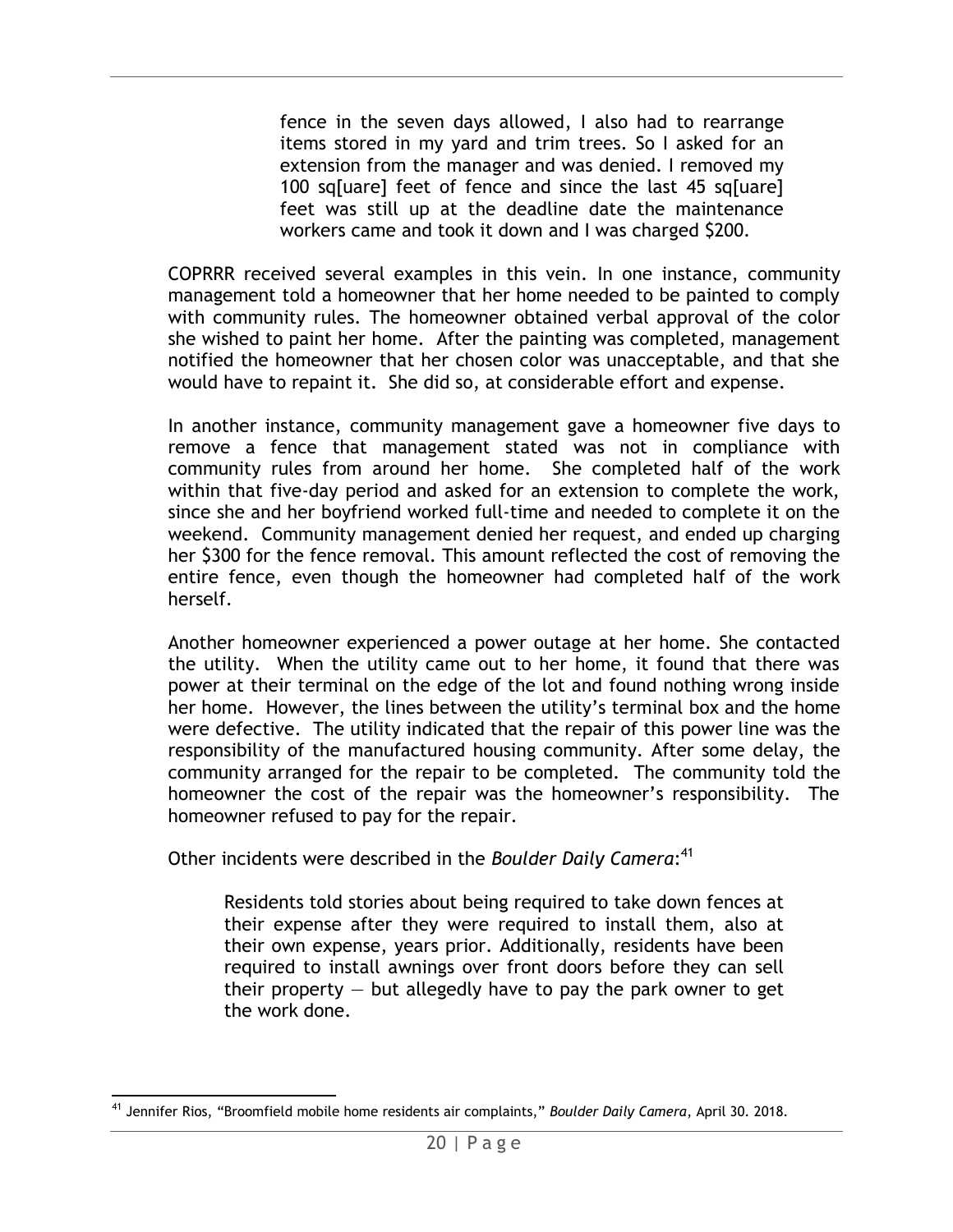#### **Analysis**

*The Act defines the repair responsibilities of management and of homeowners, but there is no grievance process defined in state law for when the parties do not agree on who is responsible.* 

*A consistent pattern of overcharging homeowners for repairs might qualify as a deceptive trade practice under the Colorado Consumer Protection Act.* 

*If manufactured housing community owners and managers were licensed, perhaps their licenses could be subject to disciplinary action for this type of conduct. However, this would not necessarily make the homeowner whole, as in the cases where the homeowner was compelled to pay for expensive or unnecessary repairs.*

#### **Issue 7: Rent and fee increases**

Stakeholders reported management increasing rent or charging unexpected fees without any explanation or any discernible improvement in the communities and stated that these increases are particularly concerning for low-income homeowners.

#### **Analysis**

*While this is clearly a serious concern for homeowners, licensing manufactured housing community owners and managers would not prevent rent increases from occurring. The Act does address the notice required before rent is increased, but does not limit how often or how much rent can be raised and does not address the issue of fees. Changes to the Act might mitigate this harm.* 

*A consistent pattern of overcharging homeowners for repairs might qualify as a deceptive trade practice under the Colorado Consumer Protection Act.*

#### **Issue 8: Non-consensual towing**

Non-consensual towing occurs when a tow truck tows a motor vehicle without the authorization of the vehicle's owner. COPRRR received feedback about predatory towing within manufactured housing communities. One homeowner wrote:

[O]ne of my vehicles was towed out of my driveway on a Sunday afternoon for being parked slightly on the grass next to the driveway. …I was upset because at the time we were home and there was no warning given and the vehicle was parked in the same position since Friday.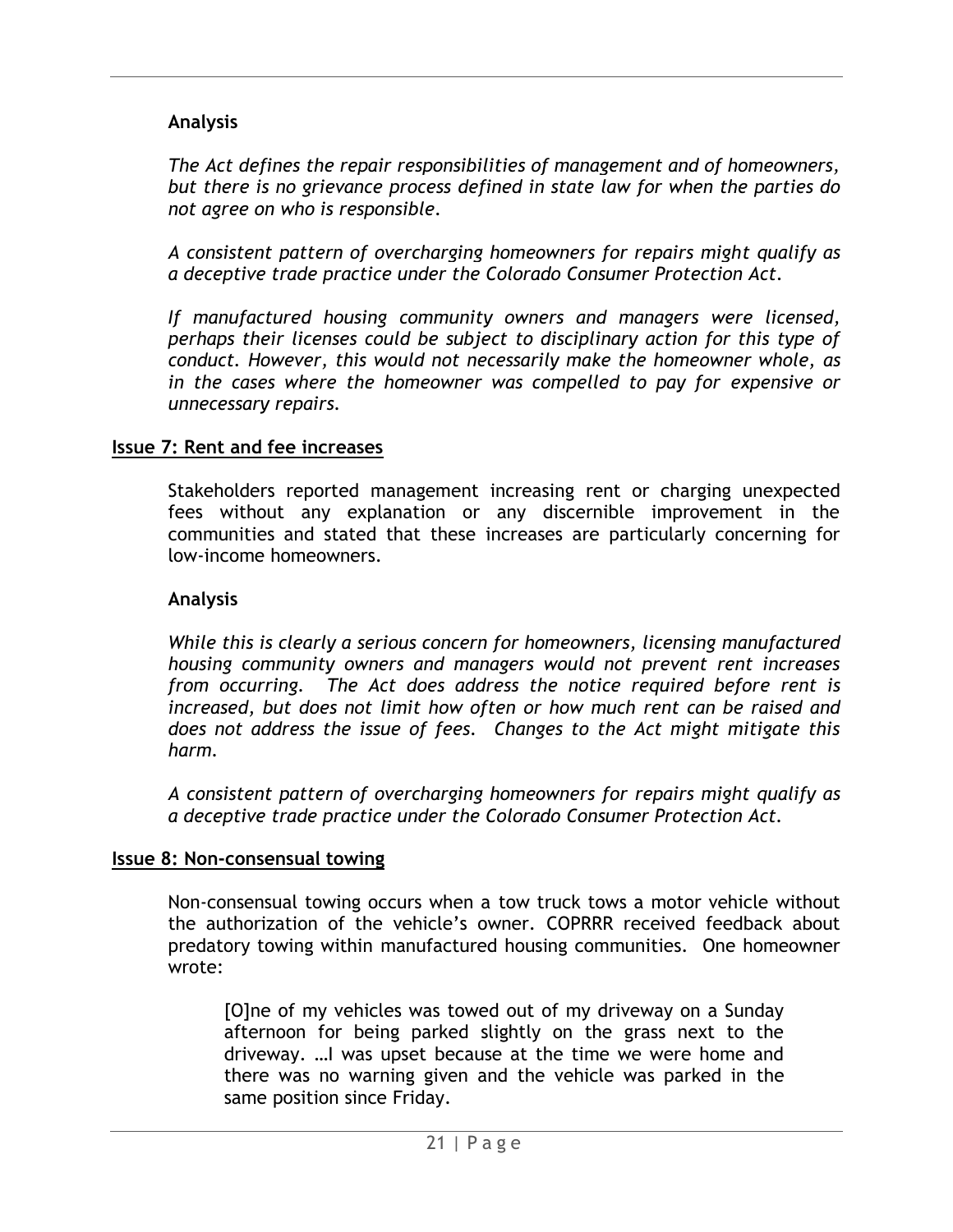Other allegations of predatory towing are described in media reports:

- A Thornton homeowner reported that "his wife's car was towed after she misjudged their driveway in the snow. 'The tire was on the dirt, or the landscape, as they say, off the driveway. And you can't park on the landscape, so they towed it off.' $"$ <sup>42</sup>
- Homeowners in one Broomfield manufactured housing community alleged that a towing company was "getting some sort of kickback from the park in return for towing residents."<sup>43</sup> The *Boulder Daily Camera* reported that according to the Boulder Police, there were more than 600 towings reported in the park from January 2015 to November 2017.<sup>44</sup>

#### **Analysis**

*The PUC has jurisdiction over non-consensual towing and investigates complaints from the public in this area. From January 2015 to April 2018, the PUC's Transportation Section received 1,099 contacts from the public concerning non-consensual tows, making it by far the most common cause for transportation-related complaints. While it is unknown how many of these incidents occurred in manufactured housing communities, it is clear that nonconsensual towing is causing harm to Coloradans.*

*However, towing companies usually operate under a contractual agreement with community management to enforce the community's parking regulations. This means that towing companies generally bear some responsibility for a decision to tow a particular vehicle. The role of manufactured housing community owners and managers in these incidents is difficult to pinpoint.* 

#### **Issue 9: Water quality issues**

Stakeholders expressed concern about the safety of the drinking water within a certain manufactured housing community.

#### **Analysis**

*If a manufactured housing community operates a water system that either has at least 15 service connections or regularly provides drinking water to at least 25 people, that system meets the definition of a public water system and is* 

l <sup>42</sup> Theresa Marchetta, "Thornton mobile home owner's fears reflect national crisis," *Denver7*, May 4, 2018. Retrieved September 17, 2018, from https://www.thedenverchannel.com/news/contact7/thornton-mobile-homeowners-fears-reflect-national-crisis

<sup>43</sup> Jennifer Rios, "Broomfield mobile home residents air complaints," *Boulder Daily Camera*, April 30. 2018. Retrieved September 17, 2018, from http://www.dailycamera.com/ci\_31838039/broomfield-mobile-home-parkresidents-air-complaints

<sup>44</sup> Jennifer Rios, "Broomfield mobile home residents air complaints," *Boulder Daily Camera*, April 30. 2018. Retrieved September 17, 2018, from http://www.dailycamera.com/ci\_31838039/broomfield-mobile-home-parkresidents-air-complaints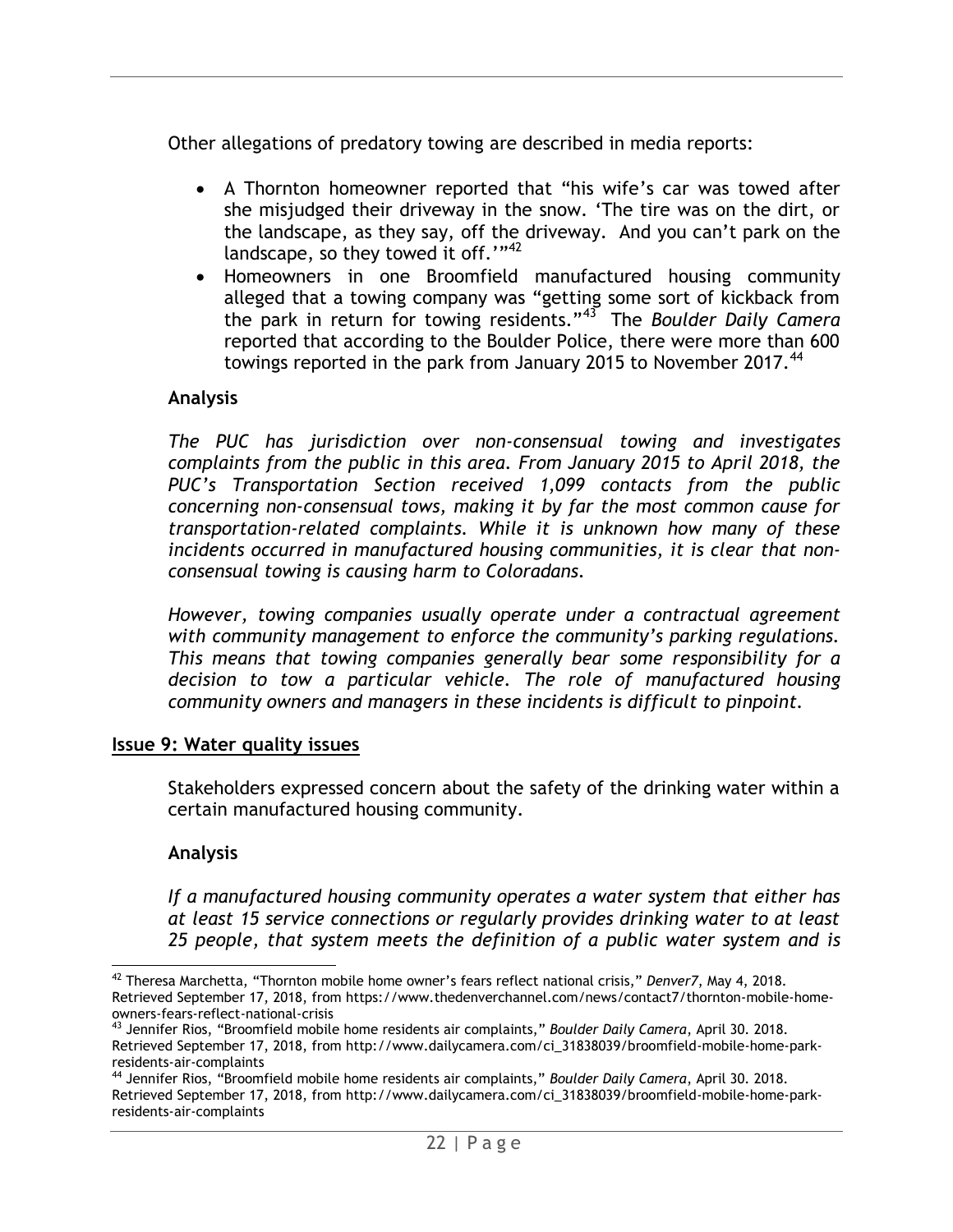*subject to regulation by the Water Quality Control Division (Division) within the Colorado Department of Public Health and Environment. The Division reports jurisdiction over public water systems at 96 manufactured housing communities and has a rigorous testing and inspection process in place. This regulation is appropriately housed at the Division. This harm is not caused by a lack of professional competence by manufactured housing community owners or managers.* 

Based on the instances received from the Applicant and other information COPRRR uncovered over the course of this review, practices and conditions within manufactured housing communities are causing harm to Coloradans. Since 2015, the Consumer Protection Section of the Colorado Attorney General's Office has received a total of 87 complaints relating to manufactured housing communities: 11 in 2015, 56 in 2016, 17 in 2017, and 3 in 2018. The nature of the harm, however, is not generally related to a lack of professional competence on the part of manufactured housing community owners or managers.

#### <span id="page-25-0"></span>**Need for Regulation**

The second sunrise criterion asks:

Whether the public needs and can reasonably be expected to benefit from an assurance of initial and continuing professional or occupational competence.

The Applicant submitted numerous examples of how Coloradans have been harmed by situations in manufactured housing communities. COPRRR discovered many additional instances of harm by conducting interviews and site visits. Further, there were numerous media reports outlining issues in manufactured housing communities. The instances of public harm discovered over the course of this review generally constitute violations of the Act, fair housing laws, and PUC rules. The harm is generally unrelated to a lack of professional or occupational competence on the part of manufactured housing community owners and managers. Rather, the harm, in most cases, seems to have been caused intentionally. Therefore, the public cannot be reasonably expected to benefit from an assurance of professional competency on the part of manufactured housing community owners and managers.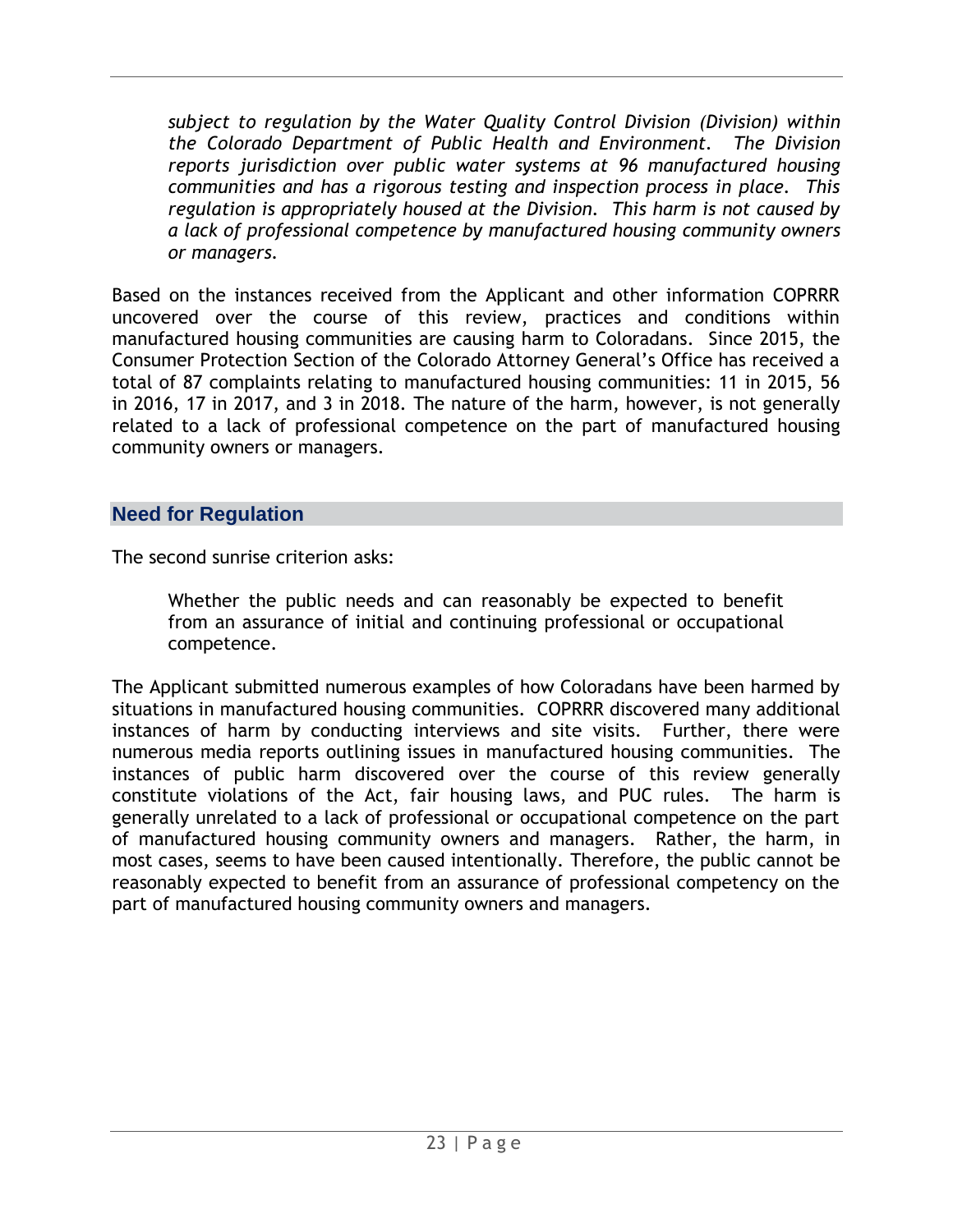#### <span id="page-26-0"></span>**Alternatives to Regulation**

The third sunrise criterion asks:

Whether the public can be adequately protected by other means in a more cost-effective manner.

The Applicant proposes licensing manufactured housing community owners and managers. Less restrictive regulatory regimes include certification and registration.

Though less stringent than licensing, certification typically requires a person to complete an education program and pass an examination that ensures the person is minimally competent to practice. Since competency is not the basis for the harm identified in this review, certification is not a viable alternative.

Registration programs have minimal barriers to entry. Under a registration program, a person satisfying certain non-practice-related requirements can be placed on a state registry of people authorized to perform certain tasks, e.g., operate a manufactured housing community. Registration programs typically require that an applicant submit contact information, and may also require applicants to present proof of insurance or attest that they are in compliance with rules and regulations. In the case of manufactured housing communities, most of the harm emanates from the conditions, rules, and management culture within the community. Though individual owners, and managers in particular, may be responsible for creating the conditions and enforcing the rules within the community, it might make more sense to develop a business registry for manufactured housing communities.

Under a typical registration program, the registrant would need to provide the actual address of the community and provide the name and mailing address of the owner. As a condition of appearing on the registry, the state could require the community owner to attest that the community was aware of and in compliance with the Act.

The Building Codes and Standards Section of the Department of Local Affairs (DOLA), which enforces federal standards on the design, construction, and installation of manufactured homes, would be the appropriate state agency to house such a registry. A business registration program would be a relatively cost-effective way to keep track of manufactured housing communities.

A statutorily required registry in itself would not give the state any power to enforce the Act, however. To enforce the Act would require the General Assembly to grant a state agency the power to investigate complaints, conduct investigations, and render disciplinary action against manufactured housing communities. There is no parallel for this type of regulation in Colorado landlord/tenant law.

Additionally, under section 12-61-101(2)(a), Colorado Revised Statutes (C.R.S.), in some limited circumstances, the on-site manager of a rental property must hold a real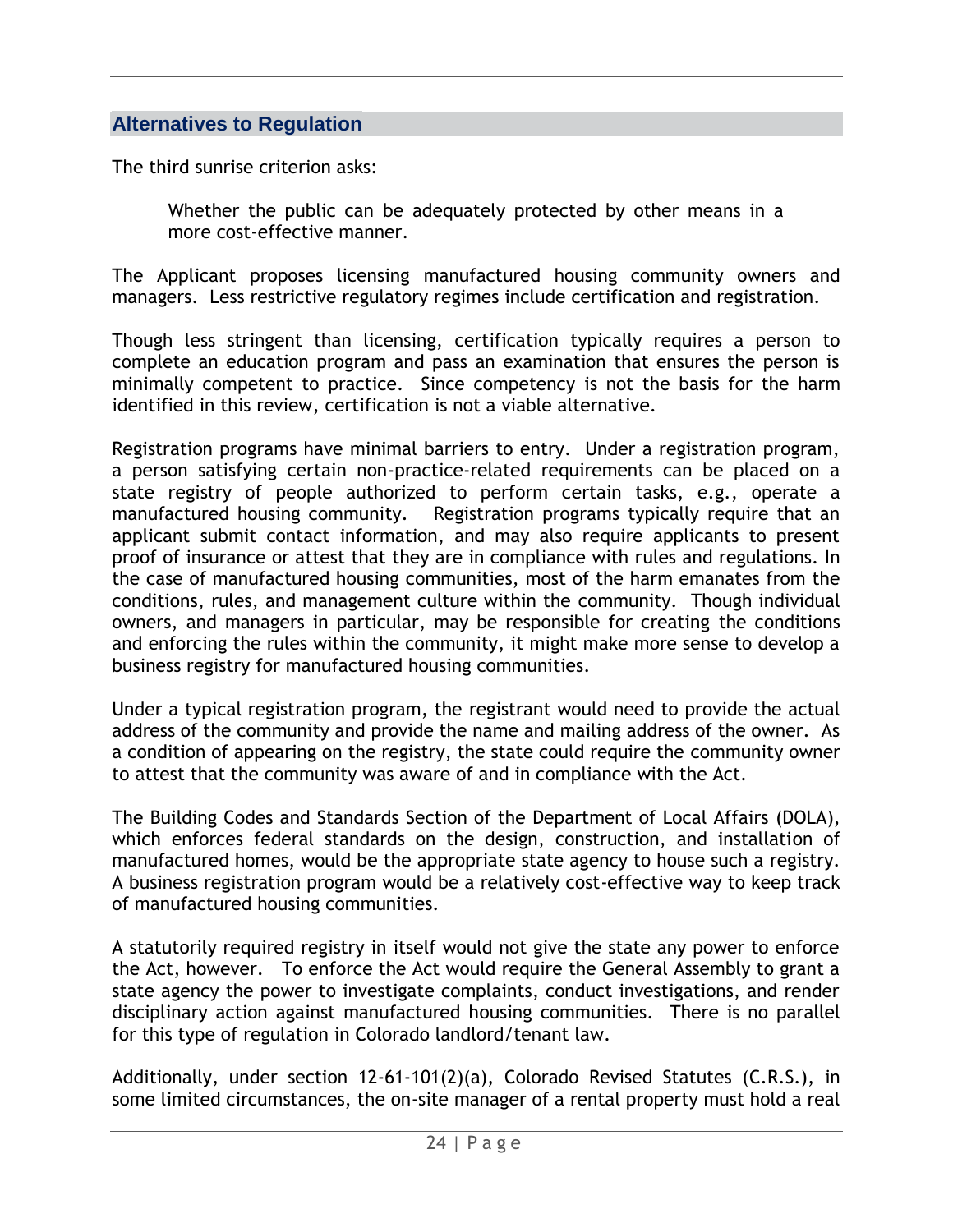estate broker's license. However, sections 12-61-102(1)(b)(XII) and 12-61- 101(2)(b)(XIII), C.R.S., exempt salaried employees of the owner of the apartment or condominium building or complex from this requirement. Managers of manufactured housing communities are typically salaried employees of the community owner. While the statutes could be changed to repeal the exemptions as they pertain to manufactured housing communities, this too would be unparalleled in Colorado landlord/tenant law.

Another option would be to define certain violations of the Act as deceptive trade practices under Colorado's Consumer Protection Act at section 6-1-105(1), C.R.S. Since the Attorney General already has the authority to investigate any deceptive trade practice beyond those listed in that section, it is unclear whether making this change would have any appreciable impact.

Interestingly, DOLA recently embarked on a major project to create and host a database platform of manufactured housing communities throughout Colorado. The project seeks to collect data on manufactured housing communities, including:

- The age and quality of the homes;
- The age and condition of the community's infrastructure;
- The development pressure surrounding individual communities (that is, which communities are at risk of closing);
- The local zoning and planning policies that are in place concerning existing communities;
- The number of repossessed homes;
- The number of rented homes;
- The number of vacancies in manufactured housing communities;
- The amount charged to rent a space in a manufactured housing community; and
- Information about the manufactured housing communities for sale and sold in Colorado.

Eventually, DOLA plans to provide a manufactured housing guidebook to assist local communities, affordable housing developers, and private citizens. No state law mandates this project, but it serves as a critical opportunity to gather data and will provide citizens with a central clearinghouse for information about manufactured housing communities in Colorado. While acknowledging that the information gleaned from the project will not help those homeowners who feel stranded in substandard communities, it might help those who are considering a move into manufactured housing. Manufactured housing communities are businesses, and more transparency about those businesses and how they compare to each other will allow citizens to make more informed decisions about where they choose to live.

Local governments have been addressing the issues in manufactured housing communities by passing ordinances relating to health and safety conditions within the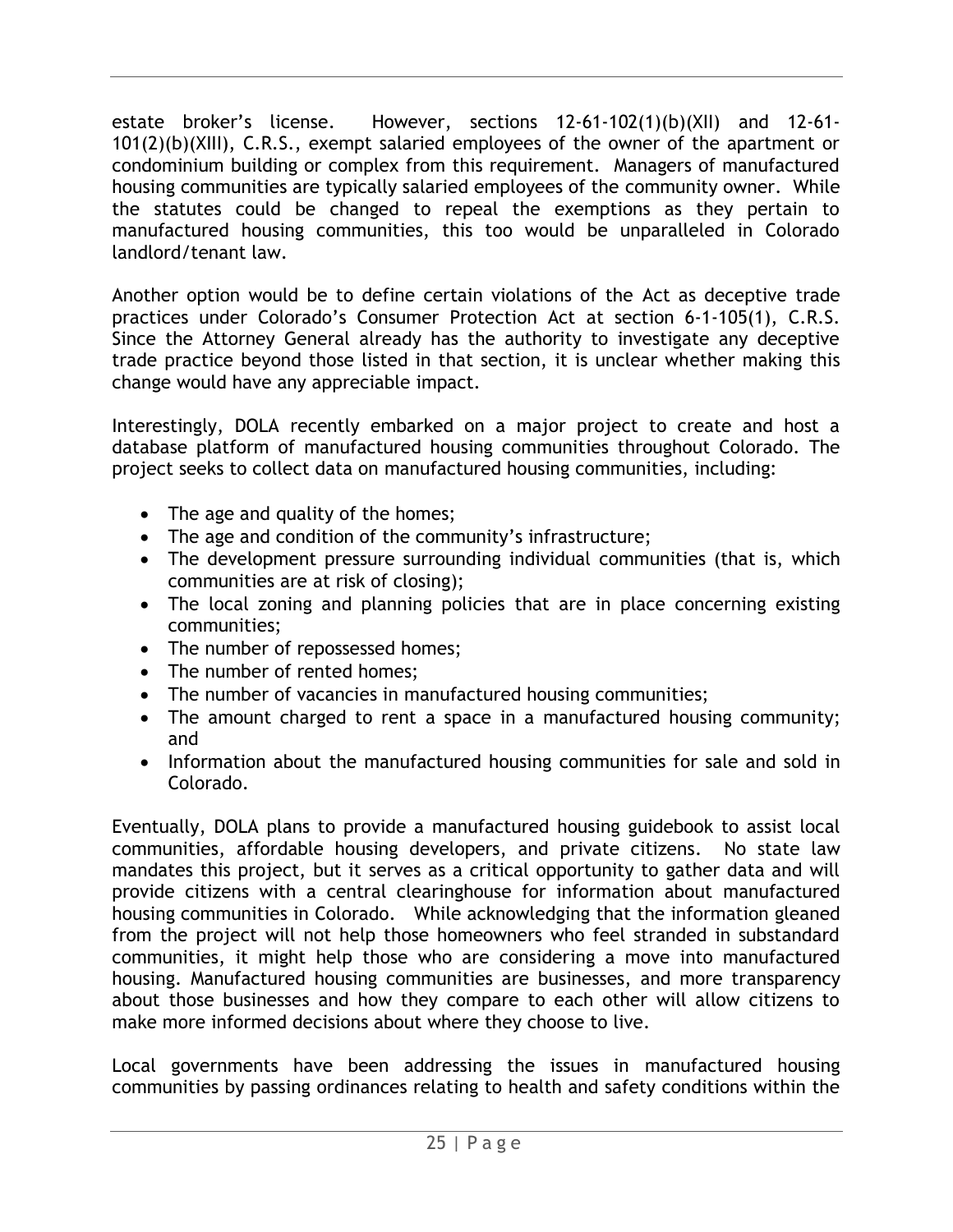community, zoning, and owner responsibilities. Some communities, such as Federal Heights, have imposed licensing requirements on communities and community managers. Allowing local municipalities to address these issues, instead of imposing a statewide requirement, would allow them the flexibility to tailor their regulatory response to the specific needs of their communities. Local governments have also spearheaded outreach efforts to educate owners of manufactured homes about their rights and responsibilities. As some of the incidents in the Public Harm section above reveal, informed homeowners are more likely to challenge community management in the event of a dispute.

#### <span id="page-28-0"></span>**Collateral Consequences**

The fourth sunrise criterion asks:

Whether the imposition of any disqualifications on applicants for licensure, certification, relicensure, or recertification based on criminal history serves public safety or commercial or consumer protection interests.

The Applicant did not request that any disqualifications be imposed on potential community owners or managers based on criminal history.

#### <span id="page-28-1"></span>**Conclusion**

The manufactured housing community industry poses a difficult puzzle for policymakers. How does the government protect the rights of homeowners and the rights of landowners simultaneously?

In a traditional landlord/tenant dispute, a dissatisfied tenant generally has the option to simply move, though the tenant would forfeit the security deposit and may have to bear the consequences of breaking a lease. An owner of a manufactured home who is in conflict with a community owner faces a more vexing prospect: to continue to live in a community where the rules and regulations and culture are unpleasant, unfair, or even illegal; to move the home (provided the home is in suitable condition to be moved), which typically costs thousands of dollars and requires the homeowner to find another piece of land upon which to situate the home; or to sell the home, which can be particularly difficult to do on a tight timeline or if the home does not meet current design and construction standards, and may result in financial losses.

One solution gaining traction nationally is helping homeowners band together to form cooperatives and purchase the manufactured housing communities they live in. Resident Owned Communities (ROC) USA is a national non-profit organization that facilitates the formation of homeowner cooperatives and helps obtain financing to purchase the communities. This model would resemble the management structure of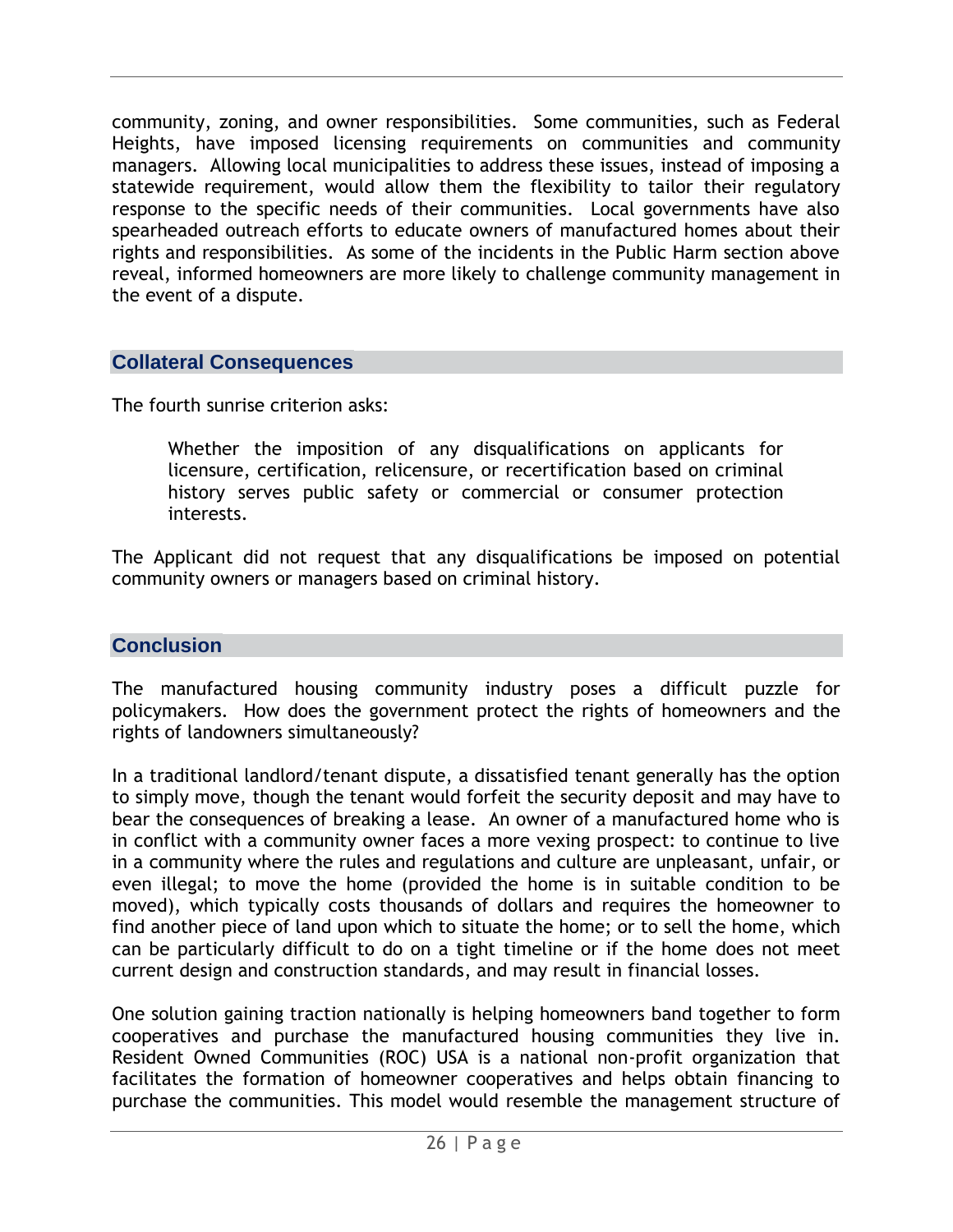condominium complexes and subdivisions and would likely mitigate the sometimes adversarial relationship between community owners and homeowners. In a co-op model, homeowners dissatisfied with conditions in the community could seek a position on the community's board of directors.

Any discussion of manufactured housing communities necessarily leads to a broader discussion of affordable housing challenges in Colorado. Manufactured housing communities have been in the news lately because of the development boom along the Front Range and the ever-increasing value of land. Under the Act, if a community owner wishes to change the use of the land of a manufactured housing community, it need only give residents 180 days' notice to relocate and put the land to more lucrative use. Homeowners are then forced into a housing market where space is scarce and expensive.

Manufactured housing communities are subject to regulation by a patchwork of federal, state, and local laws. While the Act provides a fairly clear regulatory structure for manufactured housing communities, the sole recourse for a homeowner who believes a community owner or manager has violated the Act is to initiate a private action in civil court. This is an expensive undertaking, and the homeowners in manufactured housing communities are typically lower-income: according to the Colorado Center on Law and Policy, the national median income for manufactured home households was \$30,000 in 2015, $^{45}$  which was significantly lower than the overall national median income of \$56,516. $46$  A clear majority of the states researched for this report have a similar regime: fairly proscriptive laws that are enforced only through lawsuits. Although lawsuits do occur—in one recent, prominent case, 14 homeowners filed suit against property owners and management alleging a "pattern of abuse, harassment and retaliation"<sup>47</sup> – such cases are rare.

Recent thinking advertises manufactured homes as a possible solution to the affordable housing crisis occurring in many parts of the United States.<sup>48</sup> The General Assembly, in the legislative declaration of the Act, says as much:

The General Assembly hereby finds and declares that mobile homes, manufactured housing, and factory-built housing are important and effective ways to meet Colorado's affordable housing needs.<sup>49</sup>

There are, however, very real obstacles to this goal.

<sup>48</sup> *See* Urban Institute. *Manufactured homes could ease the affordable housing crisis. So Why are so few being made?* Retrieved September 19, 2018, from https://www.urban.org/urban-wire/manufactured-homes-could-easeaffordable-housing-crisis-so-why-are-so-few-being-made

 $49$  § 38-12-201.3, C.R.S.

l <sup>45</sup> Colorado Center of Law and Policy. *Financing Manufactured Homes: A Potential Asset and Wealth Building Strategy* (October 2017).

<sup>46</sup> United States Census Bureau. *Income and Poverty in the United States: 2015.* Retrieved September 17, 2018, from https://www.census.gov/library/publications/2016/demo/p60-256.html

<sup>47</sup> *Denver Meadows Vecinos Unidos Homeowners Association v. LSC Limited Liability Company*, State of Colorado, Adams County District Court, Case No. D12018CV30063, Verified Complaint and Jury Demand, p. 7.